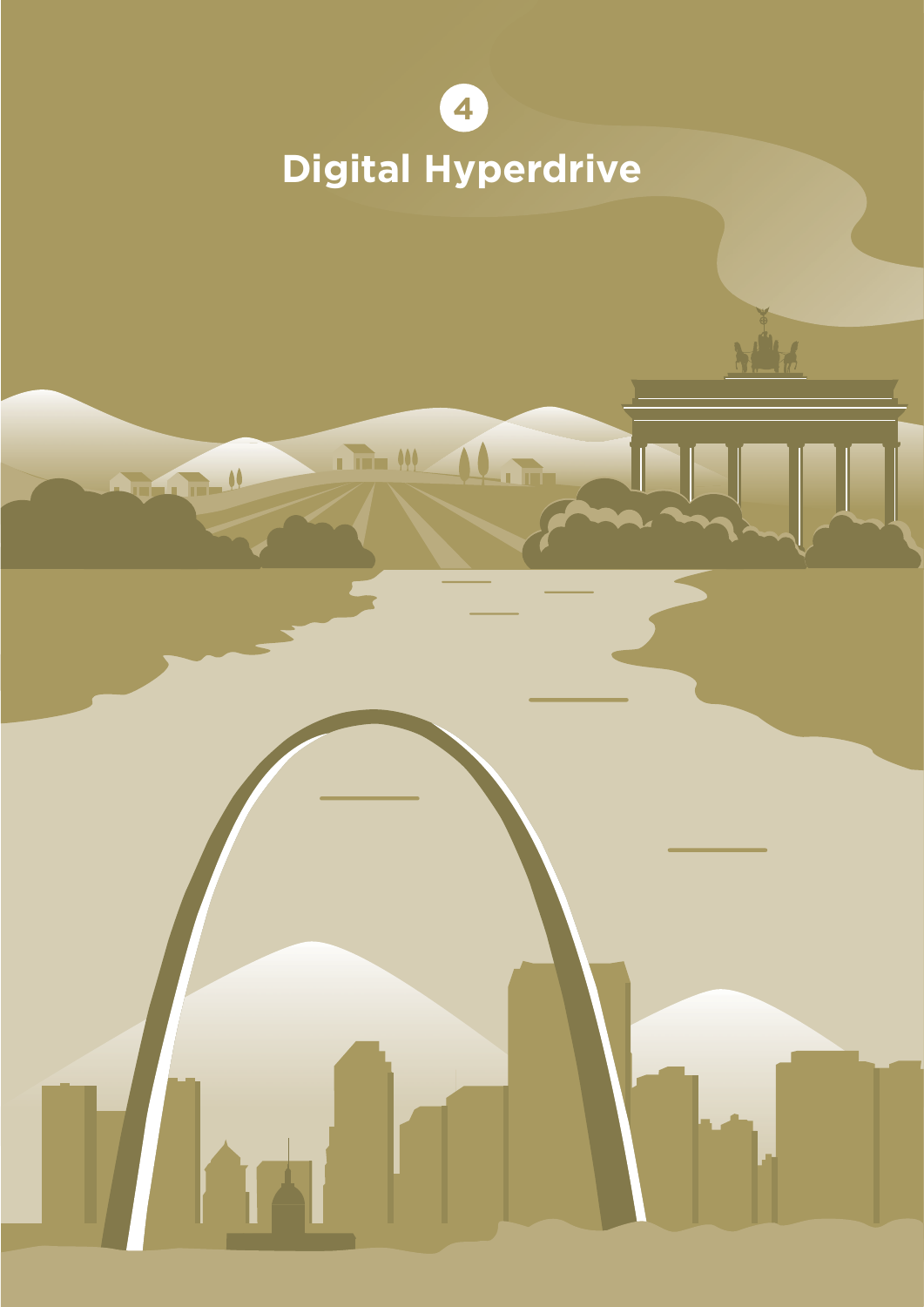The Covid-19 pandemic has kicked the world into digital hyperdrive. By some accounts, the crisis has sped the adoption of a wide range of digital technologies by three to four years.<sup>1</sup> Health concerns and digital innovations have combined to change the way we live and learn, buy and sell, work and play. Many companies have thrived; others struggle to survive.

Digital tools powered an unprecedented worldwide sharing of gene sequencing data to track and treat SARS-CoV-2, the virus that causes the Covid-19 disease. The first breakthrough vaccine, based on messenger RNA (mRNA) technology, was a triumph of transatlantic collaboration between Germany's BioNTech and U.S.-based Pfizer. The speed at which the vaccine was developed and deployed was an amazing feat of science that was reliant on barrier-breaking synergies between digital and medical advances, and not possible for any previous pandemic.2

The digital hyperdrive ranges far beyond healthcare. The numbers are astounding. Since the onset of the virus, international internet traffic has jumped by 48%. By 2025, global data creation is projected to grow to more than 180 zettabytes – over 2 billion times the Internet's size in 1997. By 2026, monthly global data traffic is expected to surge to 780 exabytes – more than three times data usage rates in 2020.<sup>3</sup>

More than 5.29 billion people now use mobile phones. 4.88 billion are now online. People now spend almost as much time online as they do asleep. A million users a day joined social media in 2021, taking the global total to 4.55 billion people who will spend 10 billion hours a day on social media in 2022.4

Data analytics, machine learning, and artificial intelligence (AI) are transforming factory floors, farmers' fields, and hospital rooms. Between 2020 and 2023 companies are expected to spend \$6.8 trillion on their digital transformation. In 2022, 65% of the world's GDP is projected to be digitized.<sup>5</sup> The worldwide market for 3D printing products and services, valued at around \$12.6 billion in 2020, is expected to grow to well over \$50 billion by the end of the decade.<sup>6</sup> The global market for quantum technology is expected to grow from \$9.21 billion in 2021 to \$31.6 billion by 2026 and as high as



the adoption of a wide range of digital technologies by **three to four years**

\$300 billion by 2050.<sup>7</sup> The global Internet of Things (IoT) market, valued at \$381.3 billion in 2021, is projected to grow to \$1.85 trillion in 2028.<sup>8</sup>

What's more, the digital economy is blowing past connections between people and communication among machines on its way to what former Cisco Chairman John Chambers has called the Internet of Everything: pervasive connections among people, things, data, and processes like social networking, machine learning and artificial intelligence.<sup>9</sup>

All of these areas are competitive strengths for North America and Europe. For the transatlantic economy a number of digital transformations bear watching. In last year's survey we discussed the dangers of cyberattacks and digital disruptions, as well as opportunities for small- and medium-sized enterprises and the promise of the connected factory. Each of these developments remains significant.

In particular, we noted the disruptive potential of digital money. Roller-coaster cryptocurrency markets hit an all-time high of \$3 trillion in November 2021 before crashing to half that size in February 2022, amidst ongoing concerns that crypto and related aspects of what is called "decentralized finance" still need to iron out major technological kinks and risks of abuse.10

Despite current challenges, the prospect that decentralized finance models, big tech "stablecoins" and other digital finance innovations could gain ground is driving exploration and testing of official digital currencies by central banks. A half dozen small emerging economies have already issued official central bank digital currencies (CBDCs). The big economy most likely to join them in 2022 is China. It first ran a pilot scheme for its CBDC in December 2019. It has created millions of digital wallets to hold its new digital currency, the e-CNY, which it said was used in purchases equivalent to \$315,000 a day at the Beijing Winter Olympics.<sup>11</sup>

Developed countries have expressed greater caution about CBDCs. Nonetheless, Sweden's Riksbank has been a first mover in exploring the possibilities, the European Central Bank is in the middle of a two-

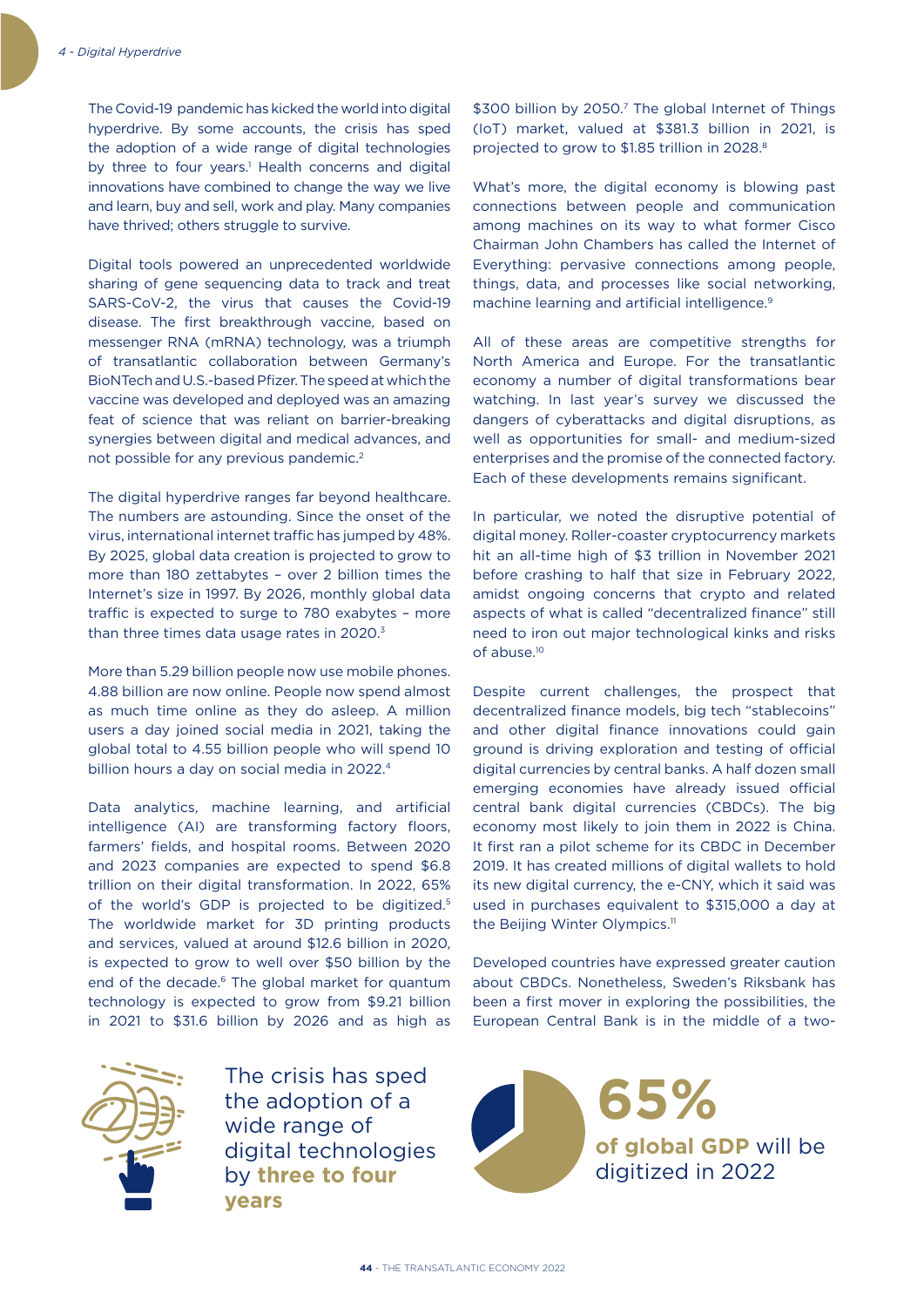# **Digital transformations impacting the transatlantic economy**



Rise of cyberattacks



Digital money and decentralized finance models



Digitization and internationalization of SMEs

Development of the metaverse

year investigation into a possible digital euro, and a UK "Britcoin" is imaginable by 2025. The Bank for International Settlements has initiated a series of digital currency experiments with central banks and the private sector.<sup>12</sup> The U.S. Federal Reserve, while still ambivalent, has also initiated public discussion about the pros and cons of digitizing the dollar.<sup>13</sup>

CBDCs could reduce costs related to cross-border and domestic payments and to the printing and distribution of physical cash. They promise to be more financially inclusive and could be a check on counterfeiting and other abuses. However, privacy concerns abound, as digital currencies could become surveillance tools. And a wholesale movement to risk-free CBDC accounts away from risk-carrying commercial bank deposits would not only raise the cost of deposits and hence the cost of credit, it would disrupt the foundations of today's financial system.14

Other buzzwords are driving the digital discussion. One is the metaverse, a fusion of virtual gaming, social networking, and entertainment that its proponents believe can result in blended physical-virtual immersion experiences for users in interconnected spaces across a wide variety of devices.<sup>15</sup>

Roughly 200 companies currently consider themselves builders of the metaverse. Rivalries revolve among those seeking to become its titans. Facebook not only changed its name to Meta, it is betting a big part of its future on defining the metaverse. Microsoft says its planned \$75 billion acquisition of Activision is intended to "provide building blocks for the metaverse." Microsoft cofounder Bill Gates expects the metaverse to be part of our workplaces in the next three years.16

For the metaverse to work, users will need to move freely between virtual domains and be able to bring content and currency with them. That's not possible today. Making it possible is much of the battle. For corporate first movers, the metaverse is



Advent of the connected factory



Web3 as a new incarnation of the digital world

a virtual-physical world that users can crisscross via proprietary entry points. Other designers suggest a far more decentralized "paraverse" of transparent, open-source, community-owned platforms that users can transverse via interoperable blockchains.17

Whatever its ultimate trajectory, the rapid evolution of the metaverse – as well as that of decentralized finance, blockchain innovations, non-fungible tokens and the like – is sparking discussion of a new incarnation of the digital world dubbed Web3.

Web 1.0 was the World Wide Web and the dawn of e-mail. Web 2.0 came along with a wave of interactive mobile, social, and cloud computing innovations and the rise of the platform economy, all woven together by a small core of successful digital companies. Web 2.0 has accelerated digital interactions and interconnections, but it has also generated cybercrime, amplified cancers of corruption and disinformation, and eroded trust. Web3 is a fast-growing group of technologies designed to address these failings by building on blockchain technology to shift digital power to more decentralized, transparent, and trustless models enabling users to engage across platforms and creators to keep a greater share of the value they create, moving away from reliance on walled-off proprietary platforms operated by a small number of companies – Meta for social networking, Amazon and Alibaba for e-commerce, Apple and Google for mobile app stores and mobile services, and so on. Web3 is still in its infancy. Enabling technologies still have to be developed, scaled and commercialized. Infrastructure has to be built. Standards bodies need to agree on how protocols could work. There are concerns about privacy, intellectual property, content licensing, and crypto assets. Nonetheless, the buzz is there.18

In so many of these areas, the digital hyperdrive is confounding traditional mores and challenging conventional disciplines. "When we thought we had all the answers," writes Mario Benedetti, "all the questions suddenly changed."19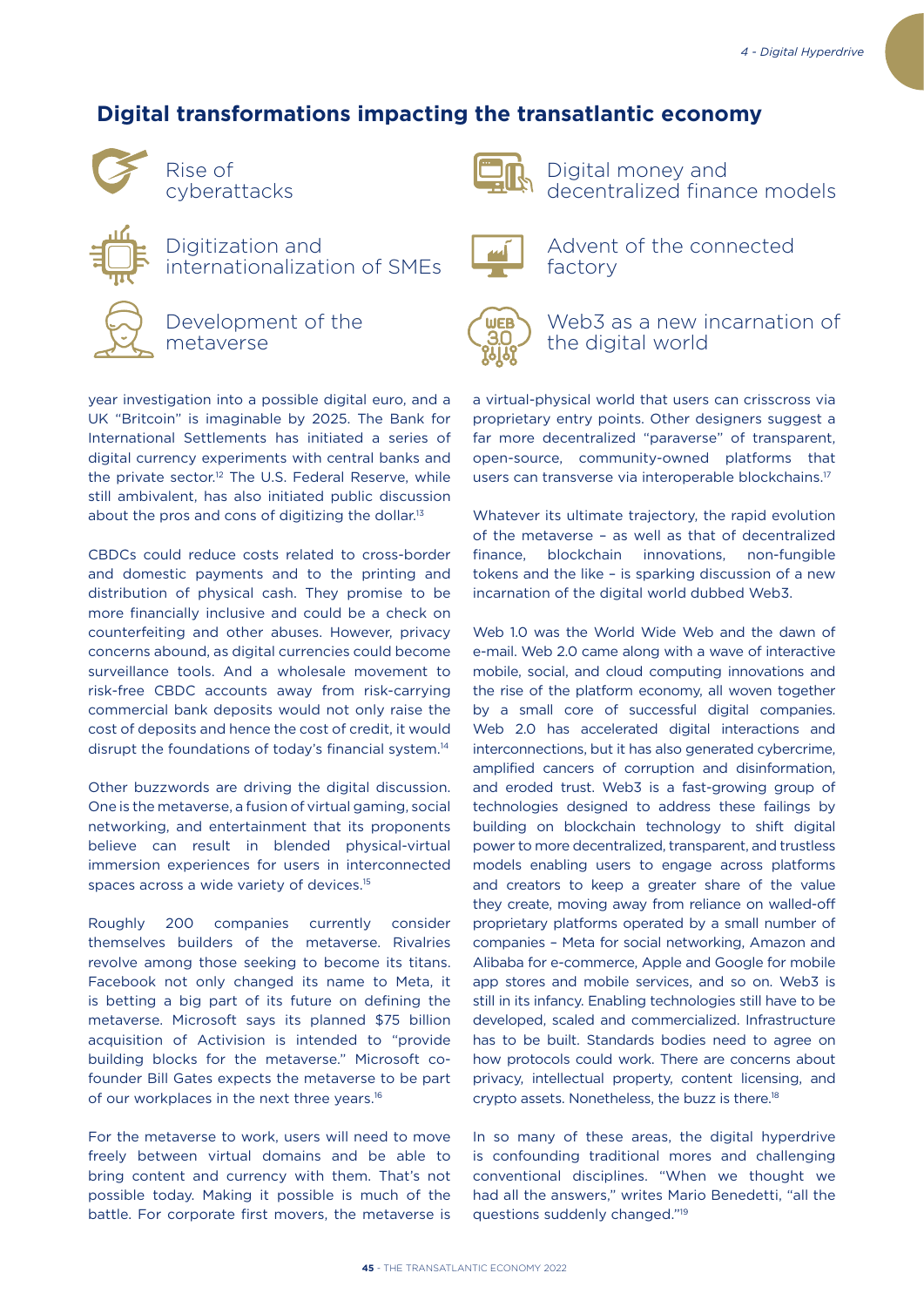## **The Dawning Bio-Cognitive Age**

Even as we grapple with the advances and challenges of the digital age, some pathfinders are charting further revolutionary advances in quantum physics, biology, nanotechnology, behavioral and cognitive sciences and AI.20 In previous surveys we used Table 1 to herald the possibilities. Last year we were able to give this chart greater detail, as this new age has already arrived, due to scientific breakthroughs and to the cascading changes wrought by the pandemic. This year the chart continues to evolve as new industries and applications appear, led by pioneering companies on both sides of the Atlantic.

The pandemic has been a major accelerant of the biological revolution. A decade ago, mRNA vaccines were a dream. In 2020, they changed the world. BioNTech, Moderna, and other companies are already applying mRNA technology to deal with diseases such as malaria, tuberculosis, and HIV. In the future, mRNA drugs could be used for allergies, autoimmune conditions, individualized cancer therapies, regenerative medicine, and for a wide variety of illnesses, from flu and heart disease to yellow fever and the Zika virus. BioNTech believes that in 15 years, one-third of all newly approved drugs will be based on mRNA.<sup>21</sup>

Beyond the pandemic, digital transformations are redefining health in all areas of life. By 2025, 40% of the global datasphere will be in health – the largest of any sector or industry. This explosion of genetic and health data – and increasing abilities to process it – holds significant potential for scientific and medical achievement worldwide, assuming the ability to transfer data across borders, subject to certain privacy and data protection standards, is not undermined. The market for goods and services related to synthetic biology is expected to reach \$15 billion by 2025.<sup>22</sup>

Digital innovations have improved remote care and doctor-patient communication. Telemedicine, telepresence, and telesurgery are transforming medical techniques and generating greater cross-border trade in healthcare services. AI-designed drugs have entered human testing. 3D-printed bones will be ready for human transplantation in 2022. Contact tracing apps,



Table 1 The Expanding Digital Frontier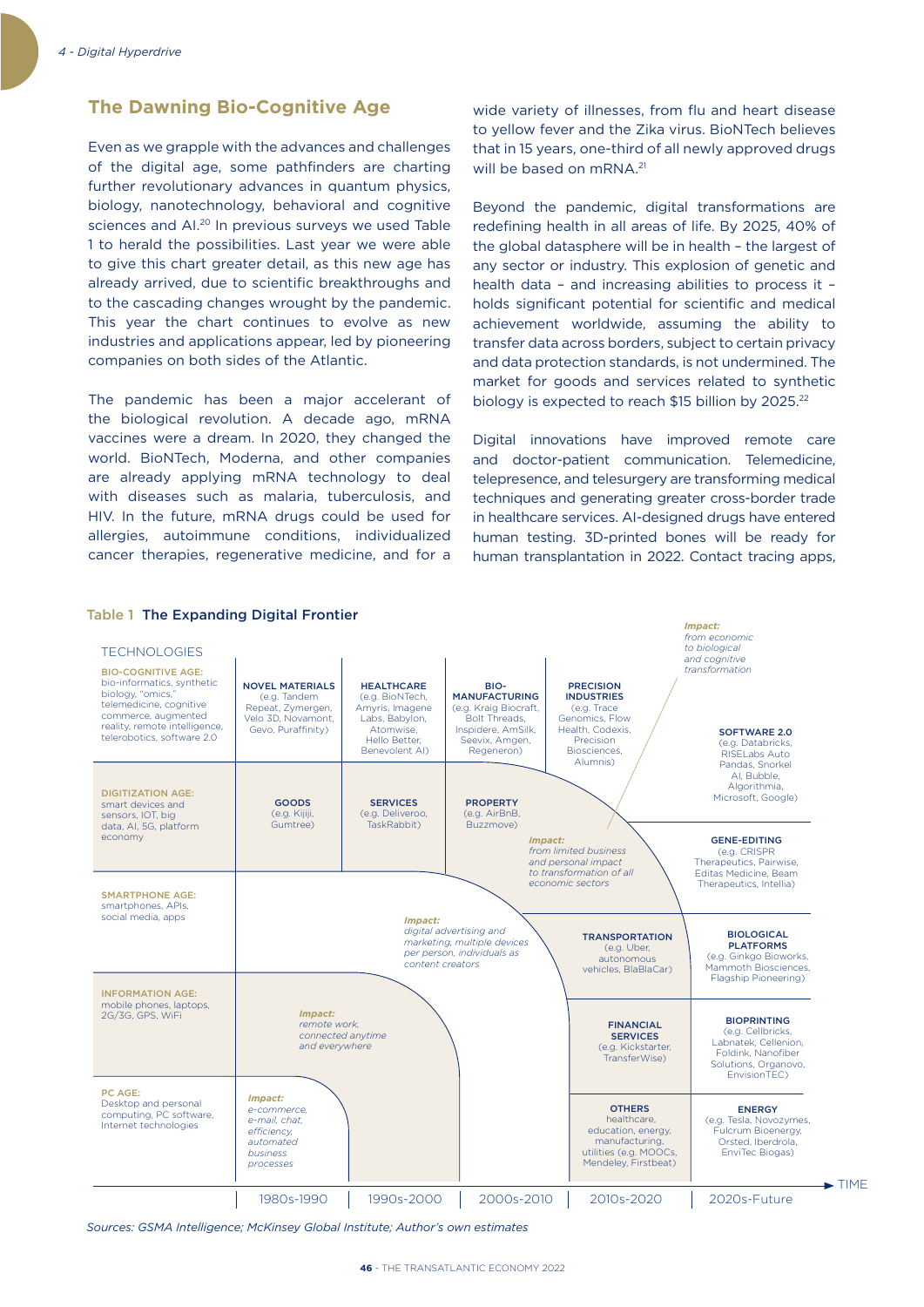predictive analytics, geospatial modelling of viral spread dynamics, and data sharing have supported public health surveillance and decision-making, even as concerns have grown about privacy and the online diffusion of dis- and misinformation.23

No less important is the cognitive revolution, led by the transformation of software. In our decadesold Software 1.0 system, humans write code for machines. In the emerging Software 2.0 system, humans coach machines to write code themselves. Software 1.0 will continue as a major approach to software development, but Software 2.0 will enable software to address more complex problems. Software 1.0 is driven by software developers and computer programmers. Software 2.0 is driven by software teachers and computer trainers.<sup>24</sup>

Software 2.0 is likely to unfold unevenly, as significant challenges remain. Bottlenecks in talent and the availability of labeled data hamper the development of training datasets. There are concerns about privacy, security and accuracy. Nonetheless, Software 2.0 promises to unlock new applications never previously possible, including by empowering non-technical users to do all kinds of things they couldn't do before.

### **Changing the Nature of Trade**

Digitalization is not just changing the scale, scope and speed of trade, it is changing its very nature. Many services sectors that were once non-tradable – because they had to be delivered face-to-face – have become highly tradable – because they can now be delivered over long distances.25

Digitalization even blurs the distinction between trade in goods and services. Automakers are now also service providers; online retailers are now also manufacturers. 3D-printing generates products that are a mix of goods and services. Digitalization increases the importance of data flows and intellectual property. It has boosted trade in software design over trade in final products. It offers alternative means of payment and finance. It has lowered shipping and customs processing times and reduced the cost of creating, copying and accessing text, video content and music, while enhancing our ability to access goods and services without owning them.26

## **How Prepared are Europe and the United States for Digital Transformation?**

The 2021 Network Readiness Index measures how prepared countries are to leverage the opportunities offered by technological innovation. It does so by looking at the state of technology infrastructure, the ability of individuals, businesses and governments to use ICT productively, how conducive the national environment is for a country's participation in the network economy, and the economic, social, and human impact of a country's participation in the network economy. Based on these metrics, Europe and North America represent 9 of the top 10 countries, and 16 of the top 20, when it comes to technology readiness and adoption (Table 2). Singapore was the lone Asian country in the top ten. The Republic of Korea ranked 12<sup>th</sup>, Australia 13<sup>th</sup>, Japan 16<sup>th</sup>, New Zealand 20<sup>th</sup> and China 29<sup>th</sup>.

| Country              | <b>NRI Rank</b> | Technology    | People         | Governance     | Impact         |
|----------------------|-----------------|---------------|----------------|----------------|----------------|
| <b>Netherlands</b>   |                 | 3             |                | $\mathcal{L}$  | 3              |
| Sweden               | 2               | 4             | $\overline{4}$ | 5              | $\overline{2}$ |
| Denmark              | $\overline{3}$  |               | $\mathcal{P}$  | 3              |                |
| <b>United States</b> | $\overline{4}$  |               | 5              | ⇁              | 16             |
| Finland              | $\overline{5}$  | 10            | $\overline{3}$ | $\overline{4}$ | 5              |
| Switzerland          | 6               | $\mathcal{P}$ | 12             | 11             | 6              |
| Singapore            | $\overline{7}$  | 8             | 9              | 12             |                |
| Germany              | 8               | 5             | 8              | 13             | 1 <sub>O</sub> |
| Norway               | 9               | 13            | 6              |                | 11             |
| United Kingdom       | 10              | 6             | 16             | 14             | 9              |

### Table 2 Top Ten Network-Ready Countries, 2020

*Source: Soumitra Dutta and Bruno Lanvin, eds., The Network Readiness Index 2021 (Washington, DC: Portulans Institute, 2021), https:// networkreadinessindex.org/wp-content/uploads/reports/nri\_2021.pdf.*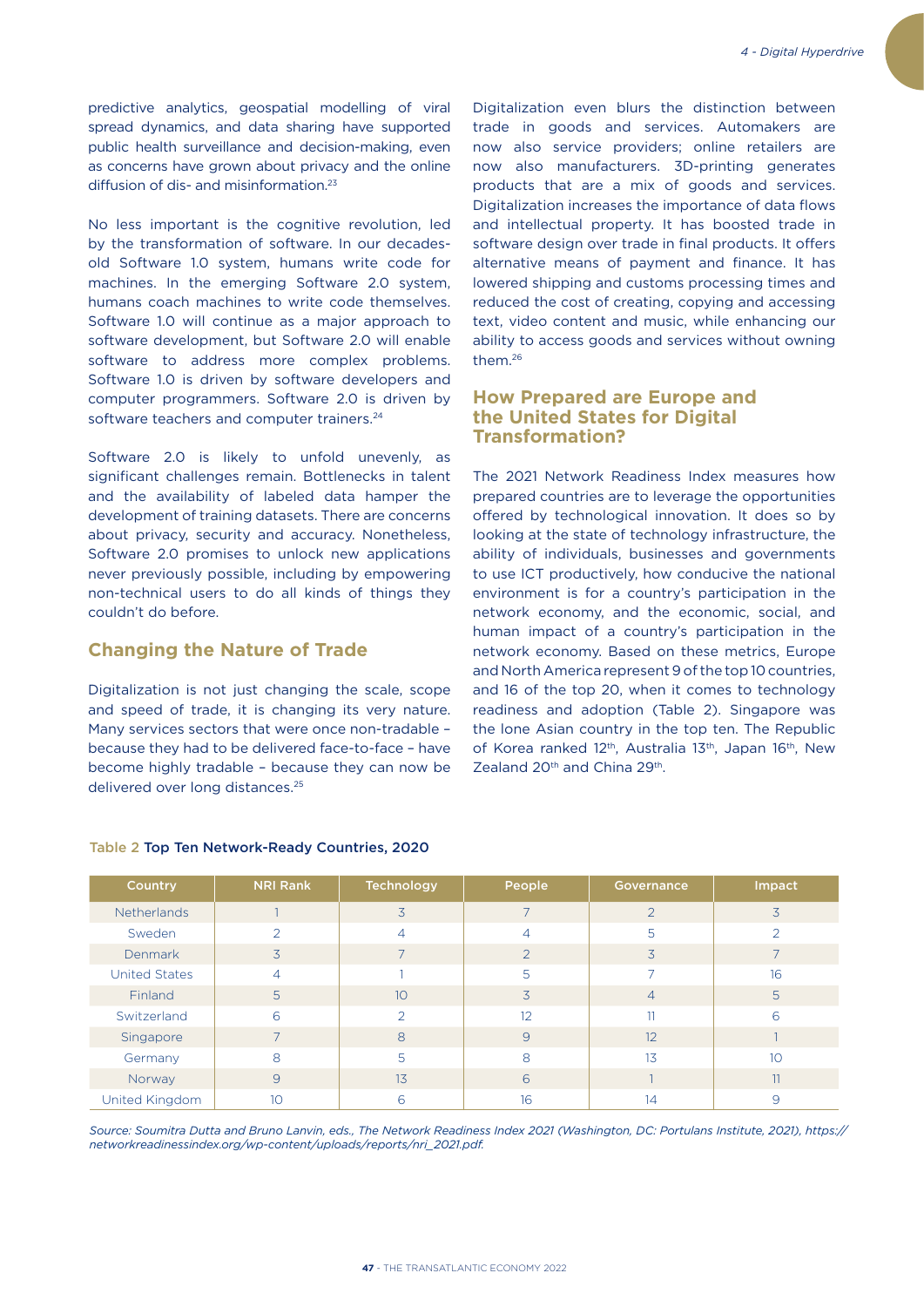## **Five Lenses on the Evolving Transatlantic Digital Economy**

Although "digital globalization" evokes the image of a seamless global marketplace, digital connections are "thicker" between some continents and "thinner" between others – and they are "thickest" between the United States and Europe.

Given data's peculiar qualities, economists and governments have struggled to devise quality metrics to measure the digital economy.<sup>27</sup> Failing standard measurements, we present five ways to look at the transatlantic digital economy. These metrics are not mutually exclusive; they are better understood as different lenses through which one can better understand the importance of transatlantic digital connections.

#### **1. Digital Services and Digitally-Enabled Services**

The digital economy is dominated by services. Two metrics offer us a clearer picture of transatlantic connections in digital services. A narrow view can be had by looking at cross-border information and communications technology (ICT) services, or *digital services* as shorthand, which are services used to facilitate information processing and communication.28 A broader view can be taken by looking at *digitally-enabled services*: services that can be, but are not necessarily, delivered remotely over ICT networks. These include digital services as

well as "activities that can be specified, performed, delivered, evaluated and consumed electronically."29 Identifying potentially ICT-enabled services does not tell us with certainty whether the services are *actually* traded digitally.30 But the U.S. Commerce Department notes that "these service categories are the ones in which digital technologies present the most opportunity to transform the relationship between buyer and seller from the traditional inperson delivery mode to a digital one,"31 which means a digital transaction is likely and thus can offer a rough indication of the potential for digital trade.<sup>32</sup>

Digital services and digitally-enabled services have proven to be resilient during the pandemic. While global services exports fell by 20% in 2020, global exports of digitally-enabled services declined only 1.8%. As a result, digitally-enabled services accounted for about 64% of global services exports.<sup>33</sup>

Germany was the top global importer of digital services in 2020, followed by the United States and France. Ireland was the top global exporter of digital services, followed by India and China (Table 3.)

Considering the broader class of digitally-deliverable services, the United States was the largest global exporter and importer in 2020 (Table 4). As with ICT services, most of the top 10 exporters and importers of digitally deliverable services in 2020 were developed countries, although India, China and Singapore were all top digital services traders.

| <b>Exporters</b>  | Value(\$billions) | <b>Importers</b>  | Value (\$billions) |
|-------------------|-------------------|-------------------|--------------------|
| 1. Ireland        | 151.5             | 1. Germany        | 39.7               |
| 2. India          | 68.0              | 2. United States  | 35.6               |
| 3. China          | 59.0              | 3. France         | 22.2               |
| 4. United States  | 49.8              | 4. Japan          | 20.1               |
| 5. Germany        | 32.2              | 5. Singapore      | 16.6               |
| 6. United Kingdom | 22.4              | 6. Italy          | 11.9               |
| 7. Israel         | 19.2              | 7. United Kingdom | 11.8               |
| 8. France         | 18.0              | 8. Belgium        | 10.8               |
| 9. Singapore      | 15.0              | 9. Netherlands    | 10.7               |
| 10. Sweden        | 14.9              | 10. India         | 10.5               |

### Table 3 Digital Services Trade: Top Exporters and Importers, 2020

*Source: UNCTAD.*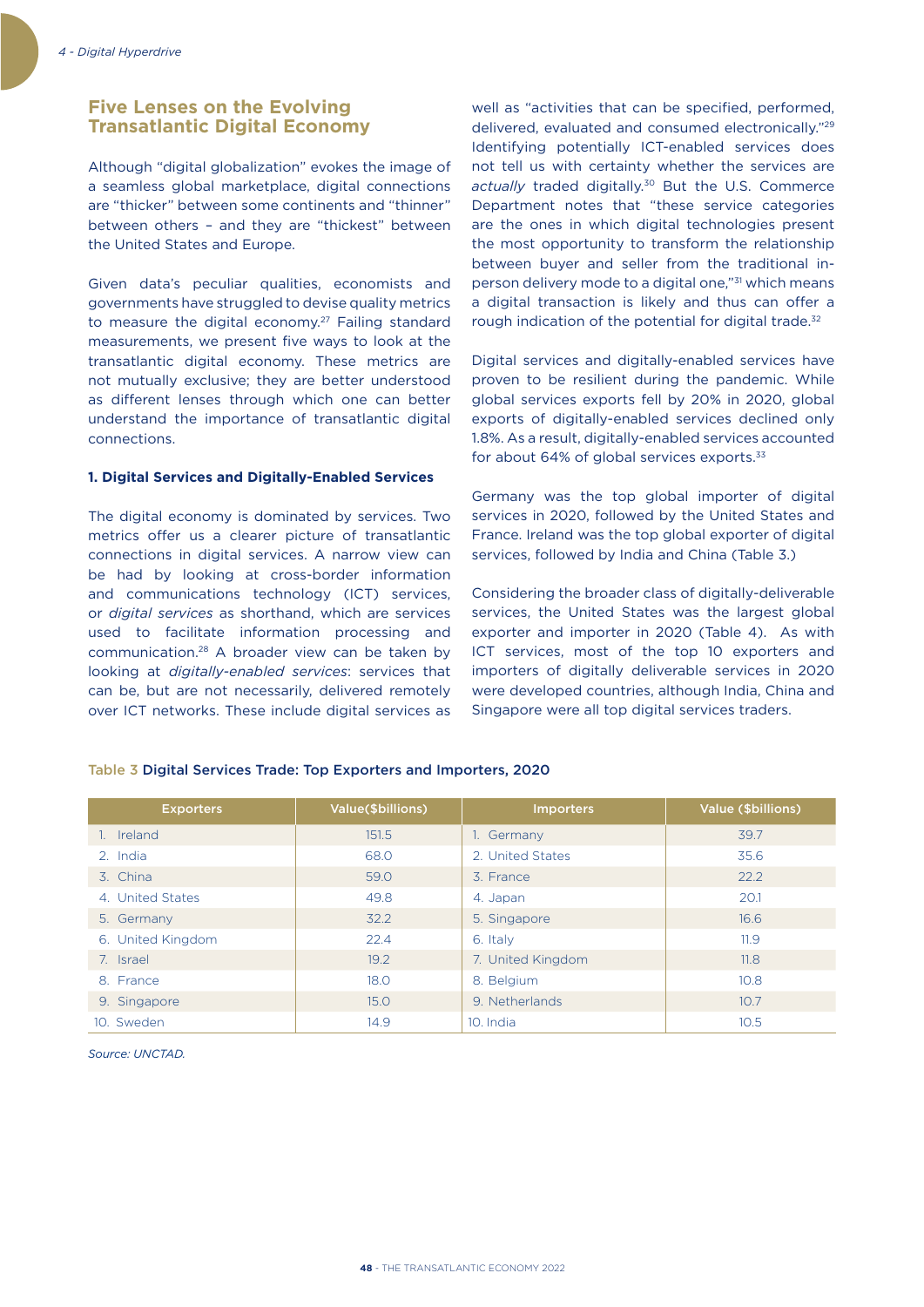| <b>Exporters</b>  | <b>Value(\$billions)</b> | <b>Importers</b>  | Value (\$billions) |
|-------------------|--------------------------|-------------------|--------------------|
| 1. United States  | 533.1                    | 1. United States  | 317.6              |
| 2. United Kingdom | 286.7                    | 2. Ireland        | 280.7              |
| 3. Ireland        | 244.2                    | 3. Germany        | 183.4              |
| 4. Germany        | 203.7                    | 4. United Kingdom | 146.3              |
| 5. India          | 154.8                    | 5. China          | 139.6              |
| 6. China          | 154.4                    | 6. France         | 135.3              |
| 7. France         | 142.9                    | 7. Japan          | 133.3              |
| 8. Netherlands    | 126.8                    | 8. Netherlands    | 124.0              |
| 9. Singapore      | 122.3                    | 9. Singapore      | 107.0              |
| 10. Japan         | 114.7                    | 10. Switzerland   | 88.1               |

### Table 4 Digitally-Deliverable Services Trade: Top Exporters and Importers, 2020

#### *Source: UNCTAD.*

Ireland's high rankings underscore both its preferred location for many multinational companies, and its high reliance on digital trade. Its imports of digitallydeliverable services were equivalent to 67%, and its exports 58%, of its GDP.

Digitally-enabled services are not just exported directly, they are used in manufacturing and to produce goods and services for export. Over half of digitally-enabled services imported by the United States from the European Union (EU) is used to produce U.S. products for export, and vice versa, thus generating an additional value-added effect on trade that is not easily captured in standard metrics.<sup>34</sup>

In 2020, digitally-enabled services accounted for 73% of all U.S. services exports, 67% of all services imports, and 87% of the U.S. global surplus in trade in services (Table 9). The significant rise in the share of digitally enabled services in 2020 is primarily due to a large drop in travel (down 79% or -\$36 billion) and transport (down 40% or -\$13 billion) due to Covid-19.

In 2020, the United States registered a \$213.6 billion trade surplus in digitally-enabled services with the world. Its main commercial partner was Europe, to which it exported \$247 billion in digitally-enabled services and from which it imported \$142 billion, generating a trade surplus with Europe in this area of \$105 billion. U.S. exports of digitally-enabled services to Europe were about 2.7 times greater than U.S. digitally-enabled services exports to Latin America, and roughly double U.S. digitally-enabled services exports to the entire Asia-Pacific region (Table 5).



#### Table 5 U.S. Trade in Digitally-Enabled Services by Major Area, 2020 (\$Billions)

*Source: Bureau of Economic Analysis, Trade in Potentially ICT-Enabled Services Database. Data as of July 2021.*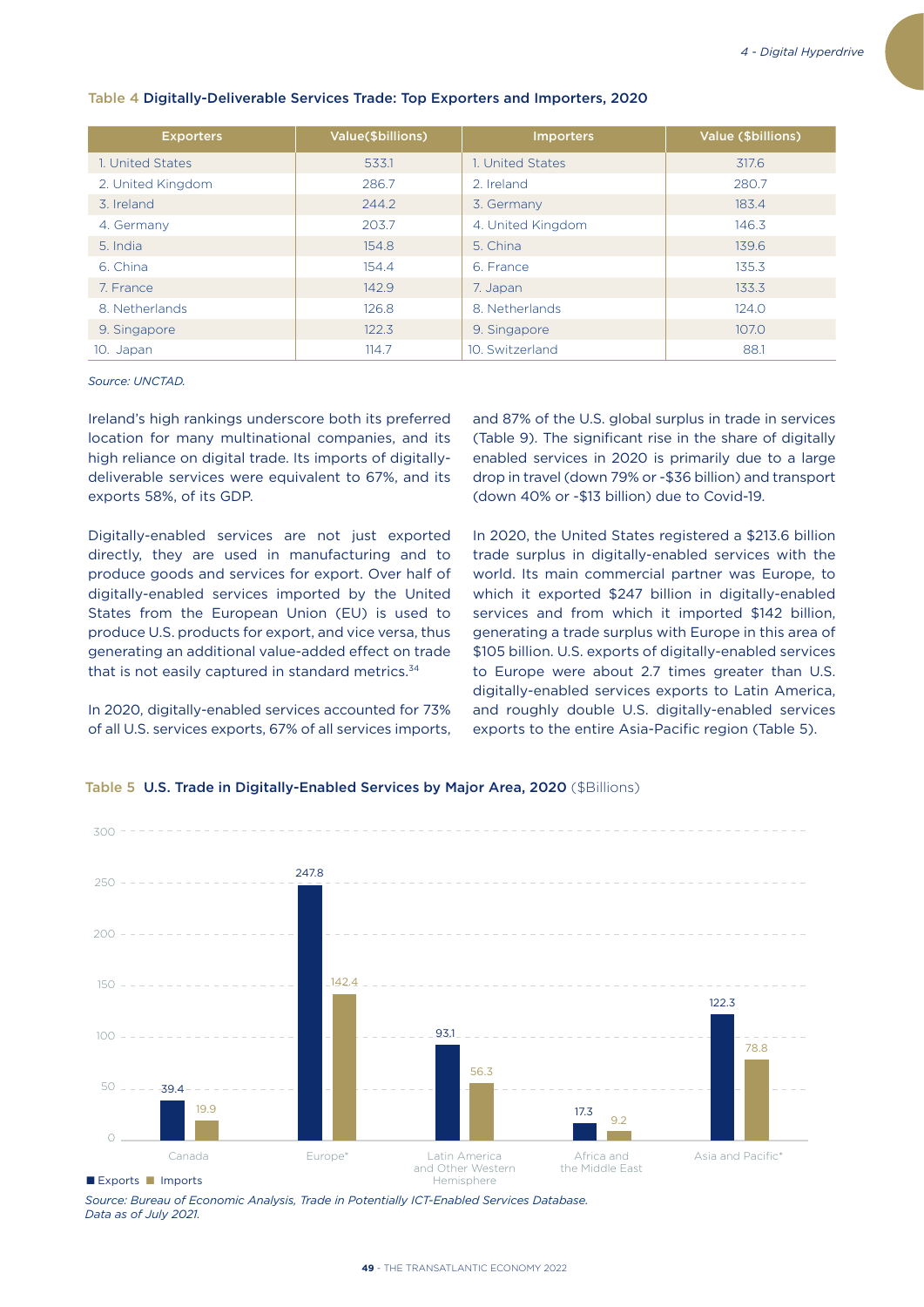In 2020, the 27 EU member states collectively exported  $E1.0$  trillion and imported  $E1.0$  trillion in digitally-enabled services to countries both inside and outside the EU (See Tables 5 and 6). Excluding intra-EU trade, EU member states exported  $£551$ billion and imported  $£594.5$  billion in digitallyenabled services, resulting in a deficit of  $E$ 43.3 billion for these services.

Digitally-enabled services represented 61% of all EU27 services exports to non-EU27 countries and 68% of all EU services imports from non-EU countries.

In 2020, the United States accounted for 22% of the EU27's digitally-enabled services exports to non-EU27 countries, and 34% of EU27 digitally-enabled services imports from non-EU27 countries.<sup>35</sup> The United States purchased €122.1 billion, according to Eurostat data for 2020, making it the largest country for imports of EU27 digitally-enabled services exports  $-$  ahead of even the United Kingdom ( $E121.1$  billion). The entire region of Asia and Oceania imported just slightly more than the U.S. (€138.1 billion).

In 2020, EU member states imported just over  $£1.0$ trillion in digitally-enabled services, according to Eurostat data. 41% originated from other EU member states (See Table 6). Another 20% (€204.7 billion) came from the United States, making it the largest supplier of these services. The EU imports of these services from the U.S. were almost double the imports from the UK (€114.2 billion).



## Table 6 Destination of EU27 Exports of Digitally-**Enabled Services, 2020** (€Billions)

## Table 7 Origin of EU27 Imports of Digitally-Enabled Services, 2020 (€Billions)

*Note: Digitally-Enabled Services includes finance; insurance; IP charges; telecommunications, computer, information services; R&D services; professional and management services; architectural, engineering, scientific and other technical services; trade-related services; audiovisual services; and other personal, cultural, and recreational services. Asia includes Middle East countries. Line items for "international organizations" and "EU27 unallocated" excluded.*

*Source: Eurostat. Data as of January 2022.*



## **Digitally-enabled services supplied by affiliates** (2019)

**\$529 billion** U.S. affiliates in Europe

**\$287 billion** European affiliates in the U.S.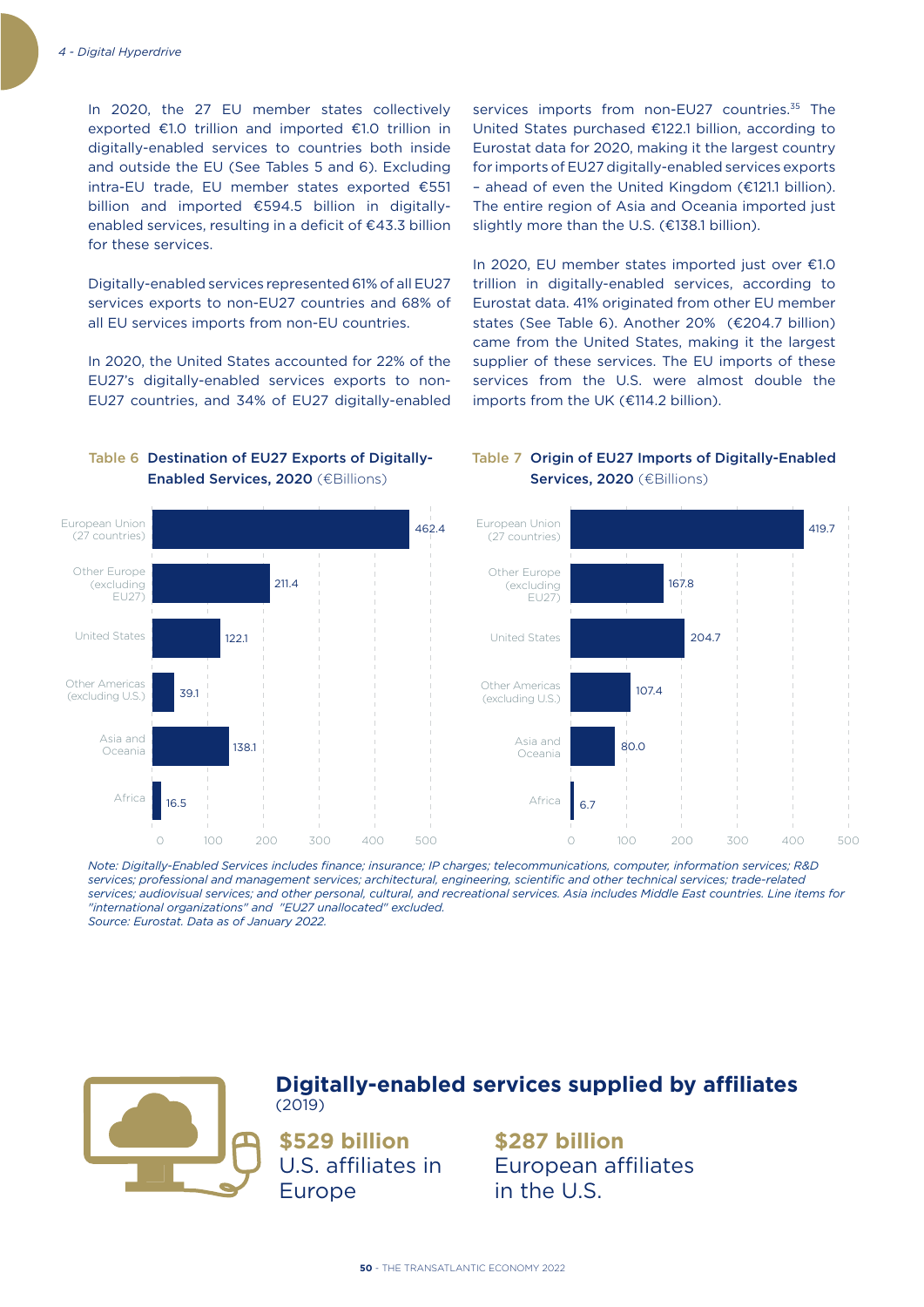

## Table 8 U.S.-EU Digitally Enabled Services Trade by Sector, 2020

■ Business, Professional and Technical Services

■ Telecommunications, Computer and Information Services<br>■ Charges for Use of Intellectual Property

■ Audiovisual and Other Digitally-Enabled Personal, Cultural, and Recreational Services

■ Financial Services

■ Insurance Services

*Sources: U.S. Bureau of Economic Analysis. Data as of July 2021.*

Table 8 categorizes U.S.-EU digitally-enabled services trade into six sectors. For both economies, the most important exports are represented by digitallydeliverable business, professional and technical services, which accounted for 38% of digitallyenabled services exports from the EU to the United States and 35% of digitally-enabled services exports from the United States to the EU in 2020. The second most important category consists of intellectual property. This usually comes in the form of royalties and license fees, most of which are paid on industrial processes and software, underscoring how integral such transatlantic inputs are to production processes in each economy. Financial services comprise the third largest digitally-enabled services export category.

## **Digitally-Enabled Services Supplied Through Foreign Affiliates**

The digital economy has transformed the way trade in both goods and services is conducted across the Atlantic and around the world. Even more important, however, is the delivery of digital services by U.S. and European foreign affiliates – another indicator reinforcing the importance of foreign direct investment, rather than trade, as the major driver of transatlantic commerce. U.S. services supplied by affiliates abroad were \$1.8 trillion, roughly 2.5 times U.S. global services exports of \$705.6 billion. Moreover, half of all services supplied by U.S. affiliates abroad are digitally-enabled (Table 9).



#### Table 9 Digitally-Enabled Services Trade and Services Supplied through Affiliates\* (\$Billions)

■ Digitally Deliverable ■ Other Services

*\*Trade data are for 2020. Affiliate data are for 2019, the latest available year. Source: U.S. Bureau of Economic Analysis. Data as of October 2021.*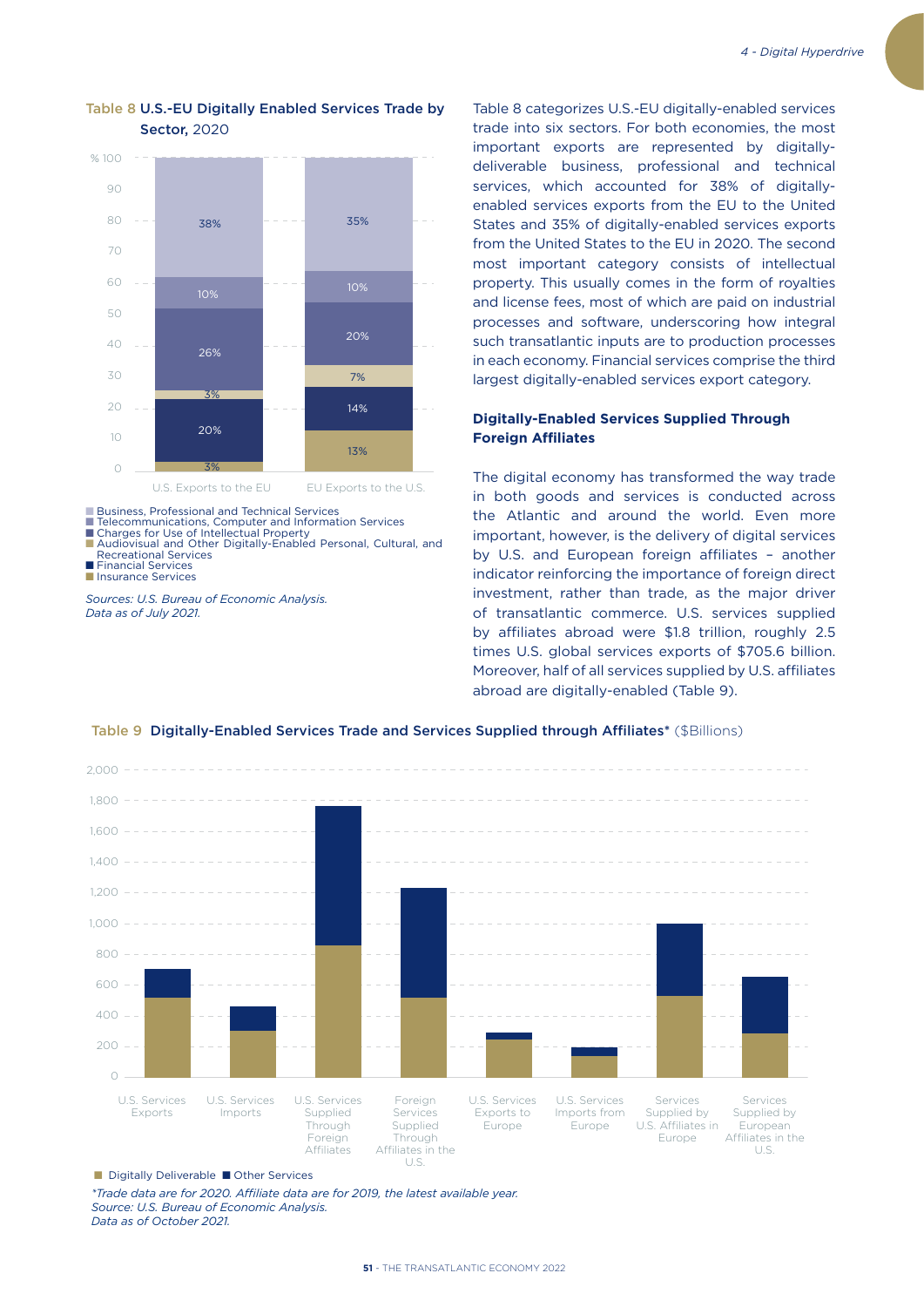Table 9 underscores the relative importance of digitally-enabled services supplied by affiliates of U.S. companies located in Europe and affiliates of European companies in the United States, versus U.S. and European exports of digitally-enabled services. 53% of the \$998 billion in services provided in Europe by U.S. affiliates in 2019 was digitallyenabled. In 2019, U.S. affiliates in Europe supplied \$529 billion in digitally-enabled services, whereas European affiliates in the United States supplied \$287 billion in digitally-enabled services. Digitallyenabled services supplied by U.S. affiliates in Europe were more than double U.S. digitally-enabled exports to Europe, and digitally-enabled services supplied by European affiliates in the United States were double European digitally-enabled exports to the United States.

The significant presence of leading U.S. service and technology leaders in Europe underscores Europe's position as the major market for U.S. digital goods and services. Table 10 underscores this dynamic. In 2019, Europe accounted for 71% of the \$303.8 billion in total global information services supplied abroad by U.S. multinational corporations through their majority-owned foreign affiliates. This is not surprising given the massive in-country presence of U.S. firms throughout Europe, with outward U.S. FDI stock in information overwhelmingly positioned in Europe. U.S. overseas direct investment in the "information" industry in the UK alone, for instance, was 66% more than such investment in the entire Western Hemisphere outside the United States, roughly the same as such investment in all of Asia, the Middle East and Africa combined, and 14 times such investment in China. Equivalent U.S. investment in Germany was 2.7 times more than in China.<sup>36</sup>

Table 10 Information Services Supplied Abroad by U.S. Multinational Corporations through their MOFAs (\$Millions)

| Country                                                                  | 2006   | 2007   | 2008   | 2009    | 2010    | 2011    | 2012    | 2013    | 2014    | 2015                                    | 2016    | 2017            | 2018            | 2019    |
|--------------------------------------------------------------------------|--------|--------|--------|---------|---------|---------|---------|---------|---------|-----------------------------------------|---------|-----------------|-----------------|---------|
| Canada                                                                   | 3,595  | 4.140  | 3,971  | 5,996   | 6,316   | 7.135   | 7.595   | 7.401   | 8.487   | 8.342                                   | 9.161   | 8.991           | 9.403           | 9,480   |
| Europe                                                                   | 67,270 | 76,156 | 85,450 | 84,117  | 96,310  | 110,525 | 119,123 | 120,796 | 157,811 | 162,409                                 | 175,105 |                 | 174,396 200,600 | 215,158 |
| France                                                                   | 4,045  | 3.794  | 4.475  | 4.713   | 4,582   | 5.013   | 4.768   | 5.258   | 6.085   | 5.894                                   | 5,927   | 6,265           | 7,036           | 6,657   |
| Germany                                                                  | 5,260  | 6,031  | 6,104  | 6.456   | 7,143   | 7,798   | 7,970   | 10,599  | 12,018  | 11,191                                  | 11,394  | 12,589          | 13,624          | 10,657  |
| Netherlands                                                              | 5,925  | 8,152  | 9,980  | 8.674   | 8.719   | 9,313   | 10.196  | 9.117   | 12,686  | 13,590                                  | 13,938  | 16,617          | 20,252          | 17,417  |
| Switzerland                                                              | 2,871  | 2,527  | 3,197  | 3.747   | 4.034   | 4.419   | 5,243   | 4,778   | (D)     | 5,452                                   | 5,435   | 5,404           | 5,733           | 6,952   |
| United<br>Kingdom                                                        | 33.512 | 35.711 | 31.479 | 29.906  | 24.941  | 26.446  | 25.996  | 23.876  | 30.228  | 33.512                                  | 35.854  | 37.684          | 38.426          | 53,550  |
| Latin<br>America and<br>Other<br>Western<br>Hemisphere                   | 7.255  | 10.845 | 13.165 | 13.798  | 17.578  | 20.943  | 21.887  | 21,751  | 22,457  | 20.672                                  | 20,320  | 21,698          | 23,822          | 22,755  |
| Australia                                                                | 5,722  | 6,365  | 6,369  | 5,961   | 6,852   | 6,960   | 5,531   | 7,735   | 7,045   | 6,266                                   | 6,431   | 7,018           | 8,349           | 8,334   |
| Japan                                                                    | 3.447  | (D)    | 6.224  | 7.856   | 4,575   | 4.828   | 5.204   | 5.807   | 7.796   | 7.821                                   | 11,252  | 9.856           | 11.416          | 12.534  |
| China                                                                    | n/a    | n/a    | n/a    | 1,252   | 1,633   | 1,627   | 1,581   | 1,656   | 3,016   | 2,675                                   | 2,726   | 3,250           | 3,620           | 3,813   |
| Other<br>Asia-Pacific.<br><b>Middle East</b><br>and African<br>Countries | 5,217  | (D)    | (D)    | 7,623   | 8,582   | 10,320  | 11,663  | 14,226  | 33,461  | 36,891                                  | 36,293  | 30,498          | 32,363          | 31,773  |
| <b>TOTAL</b>                                                             | 92,507 | (D)    | (D)    | 126,603 | 141,846 |         |         |         |         | 162,338 172,583 179,372 240,073 245,076 |         | 261,288 255,707 | 289,573         | 303,847 |

*MOFA: Majority-owned foreign affiliate.* 

*(D) indicates that the data in the cell have been suppressed to avoid disclosure of data of individual companies.* 

*Source: Bureau of Economic Analysis.* 

*Data as of October 2021.*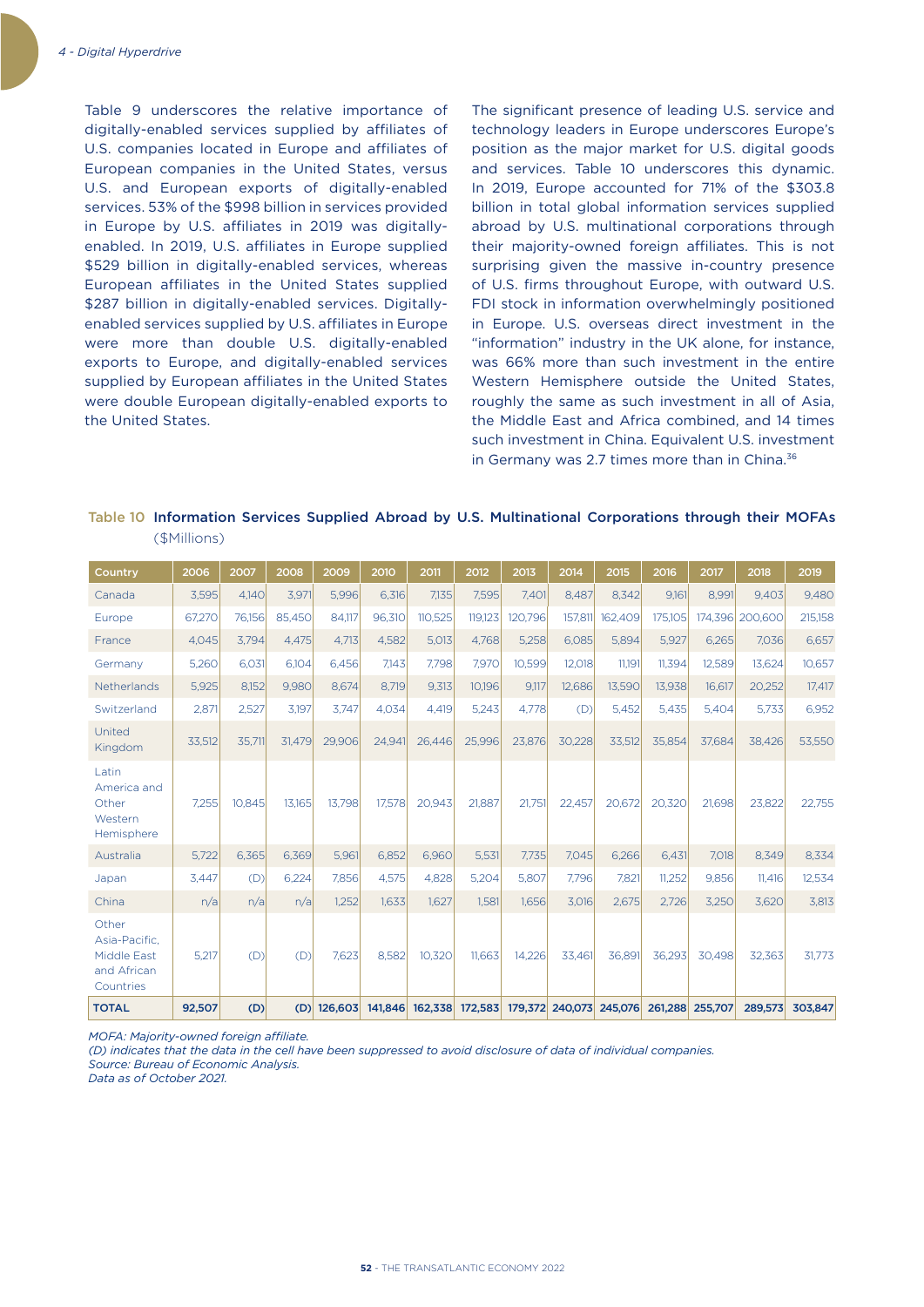## **2. E-Commerce**

Electronic commerce offers a second window into transatlantic digital connections and complements our lens of digitally-enabled services. It hit the stratosphere in many retail sectors during the pandemic, even as online revenues for travel, mobility and accommodation slumped.

When exploring the importance of e-commerce for the transatlantic economy, we again we run into some definitional and data challenges. Most estimates of e-commerce do not distinguish whether such commerce is domestic or international. In addition, many metrics do not make it clear whether they cover all modes of e-commerce or only the leading indicators of business-to-business (B2B) and business-to-consumer (B2C) e-commerce. Finally, there are no official data on the value of cross-border e-commerce sales broken down by mode; official statistics on e-commerce are sparse and usually based on surveys rather than on real data.<sup>37</sup>

Nevertheless, we can evaluate and compare many different estimates and surveys that have been conducted. According to UNCTAD, global e-commerce was worth \$26.7 trillion globally in 2019 – equivalent to 30% of global gross domestic product.38

When most people hear the term "e-commerce," they think of consumers buying things from businesses via websites, social networks, crowdsourcing platforms, or mobile apps. These business-to-consumer transactions (B2C), however, pale in comparison to business-to-business (B2B) e-commerce. In 2020

B2B e-commerce accounted for 82% of the total value of global e-commerce, almost five times larger than business-to-consumer (B2C) transactions. The global B2B e-commerce market is slated to expand at a compound annual growth rate (CAGR) of 18.7% from 2021 to 2028, reaching a value of \$25.65 trillion.39 Cisco projects that digital manufacturerto-manufacturer (M2M) applications, such as smart meters, transportation, and package and asset tracking, will account for about half of the world's total devices and connections by 2023.40

While B2B e-commerce accounts for the bulk of global e-commerce, most B2B e-commerce does not cross a border. Most B2B e-commerce users are manufacturers or wholesalers who are dependent on physically moving goods, and often heavy freight; the lack of freight digitalization ultimately poses a barrier to cross-border B2B e-commerce. The sheer volume of B2B e-commerce, however, means it still is the most important component of cross-border e-commerce sales. By 2023 cross-border B2B commerce is expected to account for two-thirds (\$1.78 trillion) and cross-border B2C commerce for one-third (\$920 billion) of an overall global crossborder e-commerce market of \$2.7 trillion.<sup>41</sup>

Including all types of e-commerce, the United States is the top market in the world; online sales there are 2.8 times higher than in Japan and 3.7 times higher than in China. North America and Europe account for six of the top 10 e-commerce countries (Table 11). China's large B2C e-commerce market reflects its billion-plus population. China is underweight, however, when it comes to B2B e-commerce.

| <b>Rank</b>    | Economy              | <b>Total</b><br>(\$ billion) | As % of GDP | B <sub>2</sub> B<br>(\$ billion) | % of all<br>e-commerce | B <sub>2C</sub><br>(\$ billion) |
|----------------|----------------------|------------------------------|-------------|----------------------------------|------------------------|---------------------------------|
| $\mathbf{1}$   | <b>United States</b> | 9,580                        | 45          | 8,319                            | 87                     | 1,261                           |
| $\overline{2}$ | Japan                | 3,416                        | 67          | 3,238                            | 95                     | 178                             |
| $\overline{3}$ | China                | 2,604                        | 18          | 1,065                            | 41                     | 1,539                           |
| $\overline{4}$ | Korea (Rep.)         | 1,302                        | 79          | 1,187                            | 91                     | 115                             |
| 5 <sup>1</sup> | United Kingdom       | 885                          | 31          | 633                              | 72                     | 251                             |
| 6              | France               | 785                          | 29          | 669                              | 85                     | 116                             |
| $\overline{7}$ | Germany              | 524                          | 14          | 413                              | 79                     | 111                             |
| 8              | Italy                | 431                          | 22          | 396                              | 92                     | 35                              |
| $\overline{9}$ | Australia            | 347                          | 25          | 325                              | 94                     | 21                              |
| 10             | Spain                | 344                          | 25          | 280                              | 81                     | 64                              |
|                | Top 10 Total         | 20,218                       | 36          | 16,526                           | 82                     | 3,691                           |
|                | World                | 26,673                       | 30          | 21,803                           |                        | \$4,870                         |

### Table 11 Top 10 Countries by E-Commerce Sales

*Source: UNCTAD. Data for 2019, latest available. B2B: Business-to-Business. B2C: Business-to-Consumer.*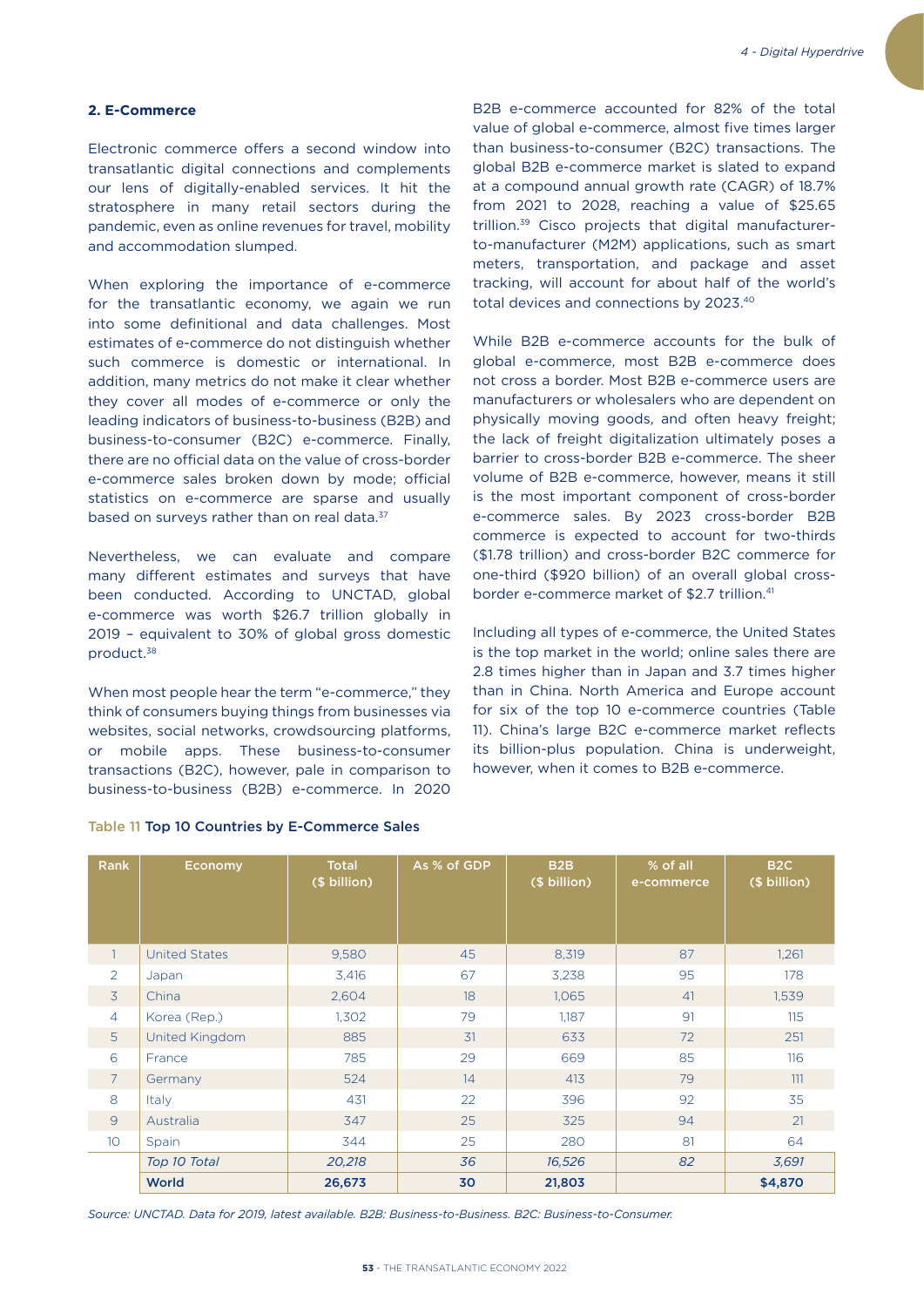| <b>Rank</b>     | Economy              | Total (\$ billion) | As % of merchandise<br>exports | % of B2C<br>e-commerce sales |
|-----------------|----------------------|--------------------|--------------------------------|------------------------------|
|                 | China                | 105                | 4.2                            | 6.8                          |
| 2               | <b>United States</b> | 90                 | 5.5                            | 7.1                          |
| $\overline{3}$  | United Kingdom       | 38                 | 8.2                            | 15.2                         |
| $\overline{4}$  | Hong Kong            | 35                 | 6.2                            | 94.3                         |
| 5               | Japan                | 23                 | 3.3                            | 13.2                         |
| 6               | Germany              | 16                 | 1.1                            | 14.7                         |
| $\overline{7}$  | France               | 12 <sup>°</sup>    | $2.2^{\circ}$                  | 10.6                         |
| 8               | Italy                | 5                  | 0.9                            | 13.9                         |
| $\overline{9}$  | Korea (Rep.)         | 5                  | O.9                            | 4.4                          |
| 10 <sup>°</sup> | Netherlands          |                    | 0.2                            | 4.3                          |
|                 | Top 10 Total         | 332                | 3.4                            | 9.0                          |
|                 | World                | 440                | 2.3                            | 9.0                          |

### Table 12 Cross-Border B2C Sales of Top Ten Merchandise Exporters

*Source: UNCTAD. Data for 2019, latest available B2C: Business-to-Consumer.*

When it comes to cross-border B2C e-commerce sales, China and the United States lead in terms of total value, while the UK leads in terms of B2C e-commerce as a share of overall goods exports (Table 12).42 Among 15 prominent European ecommerce markets, 22% of total B2C turnover for 2020 was cross-border. Cross-border turnover accounted for 50%+ of total ecommerce turnover for Finland, Austria, Ireland, Norway, Switzerland, and Sweden.<sup>43</sup>

Most consumers in North America and Europe turn to websites based in their own countries, in neighboring European countries, or in the United States. Yet inevitably many of the orders made via those websites are for goods that originate in China. China is the top origin market for cross-border e-commerce orders made in the United States and in 19 out of 26 European countries (Table 13).<sup>44</sup>

|                      | Value of<br>cross-border<br>ecommerce<br>(\$billion) | Cross-border<br>share of total<br>ecommerce | Online<br>shoppers who<br>shop across<br><b>borders</b> | <b>Top Origin Markets</b>            |
|----------------------|------------------------------------------------------|---------------------------------------------|---------------------------------------------------------|--------------------------------------|
| <b>United States</b> | 106.3                                                | 8%                                          | 36%                                                     | China (49%), UK (10%), Canada (6%)   |
| United Kingdom       | 40.4                                                 | 16%                                         | 45%                                                     | China (45%), US (21%), Germany (6%)  |
| France               | 20.1                                                 | 15%                                         | 50%                                                     | China (40%), UK (13%), Germany (13%) |
| Germany              | 16.0                                                 | 14%                                         | 37%                                                     | China (43%), UK (13%), US (13%)      |
| Canada               | 14.0                                                 | 20%                                         | 63%                                                     | US (49%), China (42%), UK (4%)       |
| Spain                | 9.7                                                  | 16%                                         | 61%                                                     | China (50%), UK (11%), Germany (8%)  |
| Italy                | 6.6                                                  | 17%                                         | 47%                                                     | China (32%), UK (20%), Germany (14%) |
| <b>Netherlands</b>   | 5.1                                                  | 16%                                         | 54%                                                     | China (54%), Germany (15%), UK (7%)  |
| Sweden               | 4.0                                                  | 12%                                         | 49%                                                     | China (32%), Germany (19%), UK (15%) |
| Poland               | 1.0                                                  | 4%                                          | 18%                                                     | China (53%), Germany (15%), UK (8%)  |

### Table 13 Cross-Border (B2C) Shopping and Top Origin Markets, Selected Countries

*Source: The Paypers, Cross-Border Payments and Ecommerce Report 2021- 2022, December 2021.*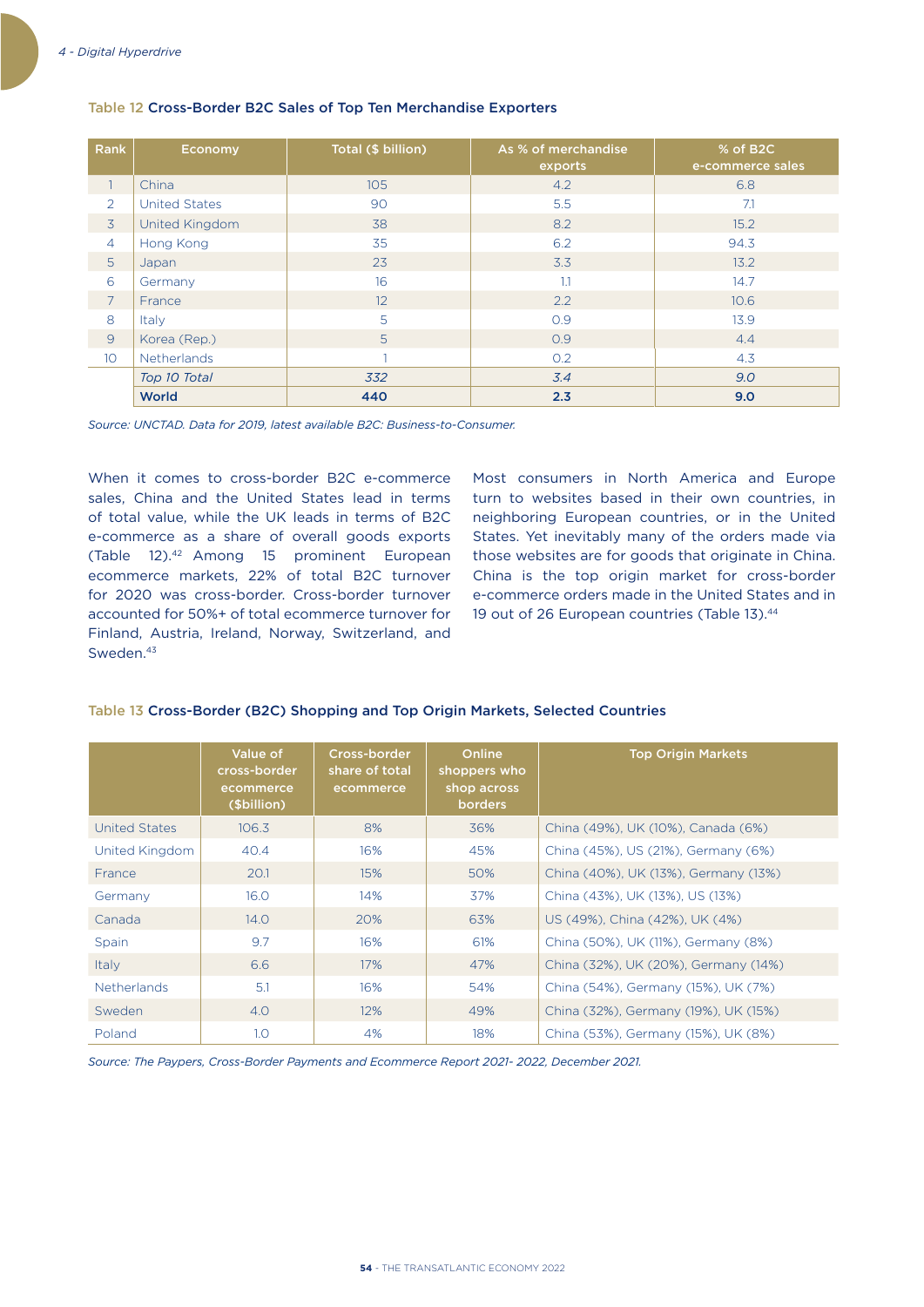Driven by the pandemic, online marketplaces in the EU, UK, Switzerland and Norway grew 37.5% in 2020, generating 58% (\$131 billion) of overall crossborder B2C e-commerce market turnover of \$226.3 billion (excluding travel) in 2020. U.S. platform companies accounted for six of the top ten European marketplaces; Amazon and eBay accounted for more than half the market. Marketplaces with European capital were led by Vinted, OLX, and Zalando (Table 14). In our 2020 report we offered examples of successful European cross-border marketplaces that show how companies can achieve success even from relatively small home economies. It is expected that in 2025, marketplaces will represent 65% of crossborder online sales in Europe.45

## Table 14 Top Ten Cross-Border Marketplaces Operating in Europe

| 1.                    | $e$ Bay $(US)$        |
|-----------------------|-----------------------|
| $\mathcal{L}$         | AliExpress (China)    |
| 3.                    | Amazon (US)           |
| $\mathcal{A}_{\cdot}$ | Etsy (US)             |
| 5.                    | Vinted (Lithuania)    |
| 6.                    | OLX (The Netherlands) |
| 7.                    | Wish (US)             |
| 8.                    | Discogs (US)          |
| 9.                    | Zalando (Germany)     |
| 10.                   | Uber Eats (US)        |

*Source: Cross-Border Commerce Europe, "2nd Edition of the Top 100 Cross-Border Marketplaces Europe," September 22, 2021, https://www.cbcommerce.eu/press-releases/secondedition-of-the-top-100-cross-border-marketplaces-europe-anannual-analysis-of-the-best-global-cross-border-platforms/.* 

#### **3. The Platform Economy**

Platform companies that connect individuals and companies directly to each other to trade products and services continue to reshape the U.S. and European economies, as well as the commercial connections between them. Platforms have swiftly become a prominent business model in the transatlantic and global economy, both by matching supply and demand in real time and at unprecedented scale, and by connecting code and content producers to develop applications and software such as operating systems or technology standards.<sup>46</sup> Platform models have risen so quickly over the past two decades that by 2019, platform companies accounted for 7 of the 10 most valuable global firms.<sup>47</sup> The pandemic-driven digital acceleration has further boosted the size, profits and market value of the dominant platforms. By 2025, platform models are projected to expand to around \$60 trillion, or nearly one-third of all global commerce.48

Size matters in the platform economy. The biggest are U.S. companies, which account for about twothirds of the global platform economy. Next come Chinese companies. European platform companies on average are markedly smaller than their U.S. and Chinese counterparts, and together represent only 3% of global market value (Table 15).

The dramatic rise of U.S. and Chinese platform companies has generated considerable concern among Europeans that they may be missing out on a major economic transformation. Europe certainly faces some challenges. However, size is not everything. Platform economics have rewarded entrepreneurship and the adoption of new business models. Those who can develop both their digital and their entrepreneurial ecosystems stand to profit greatly from the platform revolution. The Digital Platform Economy Index, which draws on 112 indicators that integrate digital and entrepreneurial ecosystems gauges, goes beyond size to offer a more differentiated view of digital platform-based ecosystem performance (Table 16).

According to this Index, North American and European countries account for 9 of the top 10, and 17 of the top 20, countries when it comes to combined digital and entrepreneurial ecosystem development. China's brand of state-driven capitalism ranks highly in terms of building digital ecosystems, but lags behind the leaders when it comes to digital entrepreneurship.<sup>49</sup> The leading countries not only host digital multisided platforms, they rank highly in terms of digital technology entrepreneurship, digital infrastructure governance, and "digital user citizenship."

This composite view illuminates useful areas of focus for those countries the authors call "followers" and "gainers."50 Germany, for instance, ranks relatively highly in all areas save digital entrepreneurship. The German model has tended to reward innovation to existing processes rather than creation of neverseen-before products; such innovations have made Germany's *Mittelstand* companies global champions. Given Germany's strong manufacturing base, this suggests devoting greater attention to process innovation in the B2B platform economy, rather than vainly trying to copycat countries with very different entrepreneurial cultures.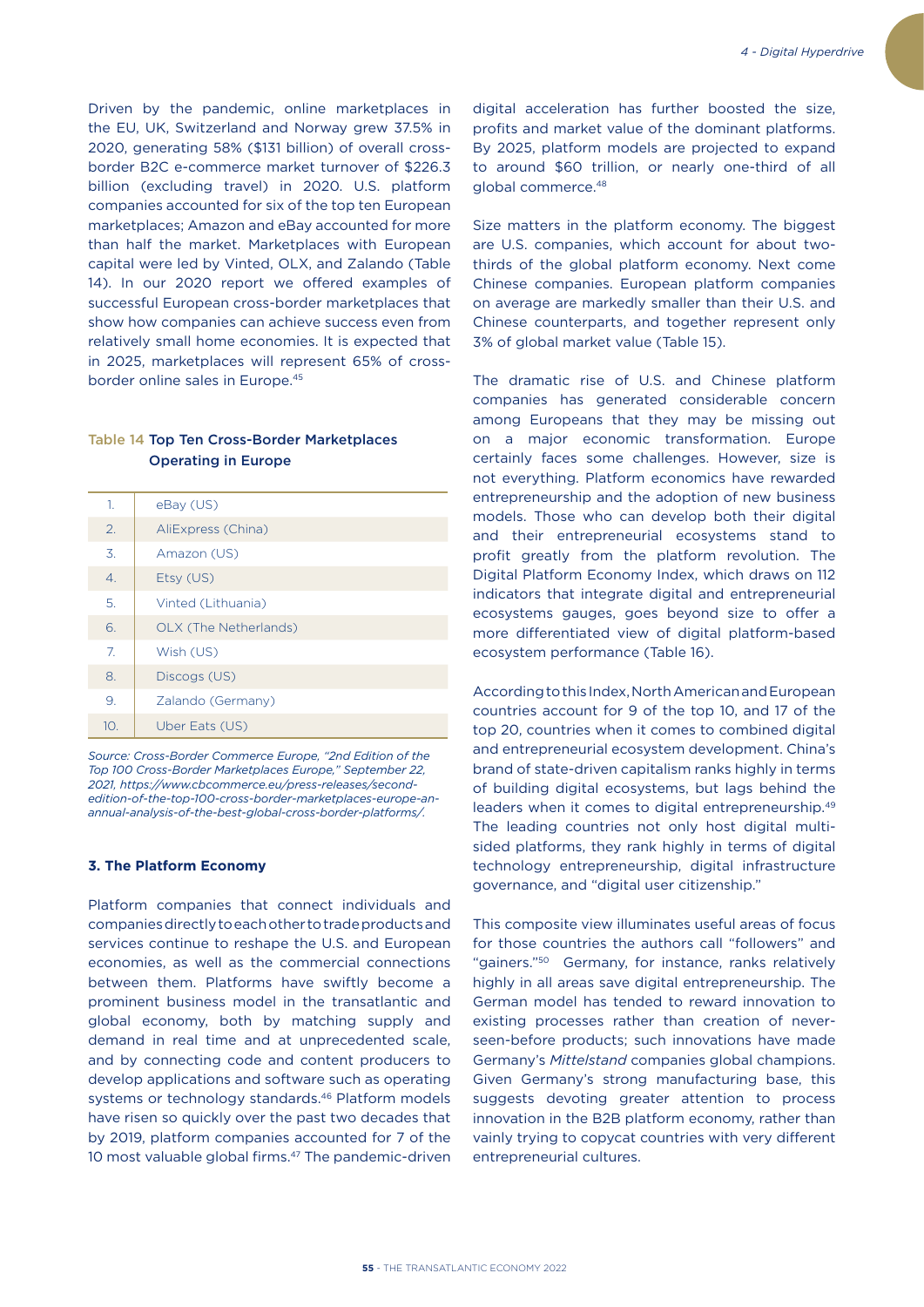Table 15 Geographical Distribution of the Top Global Platforms. Based on MarketCap/last-known venture round valuation. Overall top 100 value \$12.6 trillion. (October 2020)



America Europe Africa Asia-Pacific

*Source: Holger Schmidt, available at www.netzoekonom.de/vortraege/#tab-id-1 (data as of May 2021).*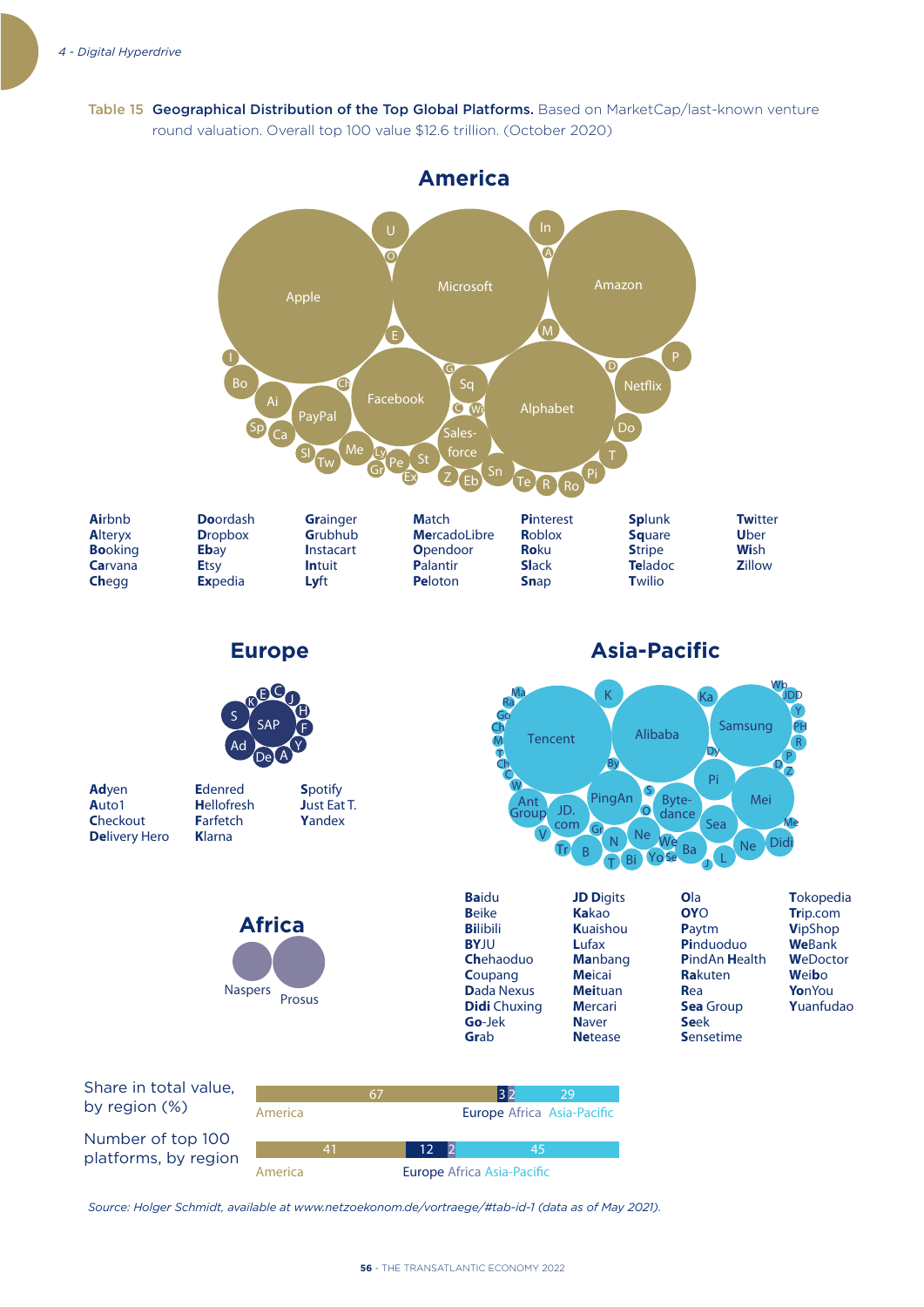| <b>Rankings</b>  |                              |                                               |                                             |                                    |  |  |
|------------------|------------------------------|-----------------------------------------------|---------------------------------------------|------------------------------------|--|--|
| Overall          | <b>Multi-Sided Platforms</b> | <b>Digital Technology</b><br>Entrepreneurship | <b>Digital Infrastructure</b><br>Governance | <b>Digital User</b><br>Citizenship |  |  |
| 1 United States  | 1                            |                                               | $\overline{2}$                              | 6                                  |  |  |
| 2 United Kingdom | $\overline{3}$               | $\overline{3}$                                | $\overline{4}$                              | $\mathbf{1}$                       |  |  |
| 3 Netherlands    | $\overline{2}$               | $\overline{4}$                                |                                             | $\overline{4}$                     |  |  |
| 4 Canada         | 5                            | 5                                             | 6                                           | 2                                  |  |  |
| 5 Sweden         | $\overline{4}$               | 6                                             | 5                                           | 5                                  |  |  |
| 6 Switzerland    | 9                            | 2                                             | 8                                           | $\overline{7}$                     |  |  |
| 7 Norway         | 6                            | 12                                            | 3                                           | $\overline{3}$                     |  |  |
| 8 Denmark        | $\overline{7}$               | 11                                            | $\overline{9}$                              | 10 <sup>°</sup>                    |  |  |
| 9 Australia      | 10 <sup>°</sup>              | 18                                            | $\overline{7}$                              | 8                                  |  |  |
| 10 Finland       | 11                           | 8                                             | 11                                          | 9                                  |  |  |
| 11 Ireland       | 14                           | $\overline{7}$                                | 17                                          | 15                                 |  |  |
| 12 Luxembourg    | 17                           | 14                                            | 10                                          | 14                                 |  |  |
| 13 New Zealand   | 8                            | 23                                            | 14                                          | 11                                 |  |  |
| 14 Germany       | 23                           | 13                                            | 12                                          | 12                                 |  |  |
| 15 France        | 16                           | $\overline{9}$                                | 15                                          | 18                                 |  |  |
| 16 Iceland       | 13                           | 10 <sup>°</sup>                               | 16                                          | 22                                 |  |  |
| 17 Belgium       | 15                           | 17                                            | 18                                          | 17                                 |  |  |
| 18 Estonia       | 22                           | 21                                            | 19                                          | 16                                 |  |  |
| 19 Hong Kong     | 20                           | 19                                            | 13                                          | 26                                 |  |  |
| 20 Austria       | 28                           | 20                                            | 21                                          | 19                                 |  |  |

### Table 16 Cross-Border (B2C) Shopping and Top Origin Markets, Selected Countries

*Source: Zoltan J. Acs, László Szerb, Abraham K. Song, Éva Komlósi, Esteban Lafuente, The Digital Platform Economy Index 2020, Global Entrepreneurship and Development Institute, December 2020, https://thegedi.org/wp-content/uploads/2020/12/DPE-2020- Report-Final.pdf.* 

In the end, it is Europe's larger ecosystem that is like to shape its future in the platform economy. This underscores the importance of a true European Single Market, including a more integrated Digital Single Market, that would transcend fragmentation of languages, consumer preferences, rules and regulations to facilitate cross-border research, development and commercialization that could introduce new technologies and fresh business models to reach the kind of scale that platform companies have achieved in the large continental markets of the United States or China.51

### **4. Cross-Border Data Flows**

Another way to understand transatlantic digital connections is to appreciate the role of crossborder data flows, which not only contribute more to global growth than global goods trade in goods, they underpin and enable virtually every other kind of cross-border flow. By the end of this year, crossborder bandwidth is slated to be 400 times what it was in 2005. By that time, Global Internet Protocol (IP) traffic, a proxy for data flows, is projected to reach 150,700 gigabytes (GB) per second, over 3 times more than three years ago.<sup>52</sup>

Most cross-border data flows continue to run between North America and Europe.<sup>53</sup> The sheer dominance of transatlantic flows dissipating, however, as data flows diffuse and as companies face significant and growing legal uncertainty in transferring personal information out of the European Union. In July 2020, the Court of Justice of the European Union invalidated



Cross-border data flows contribute more to global growth than global trade in goods and enable every other kind of crossborder flow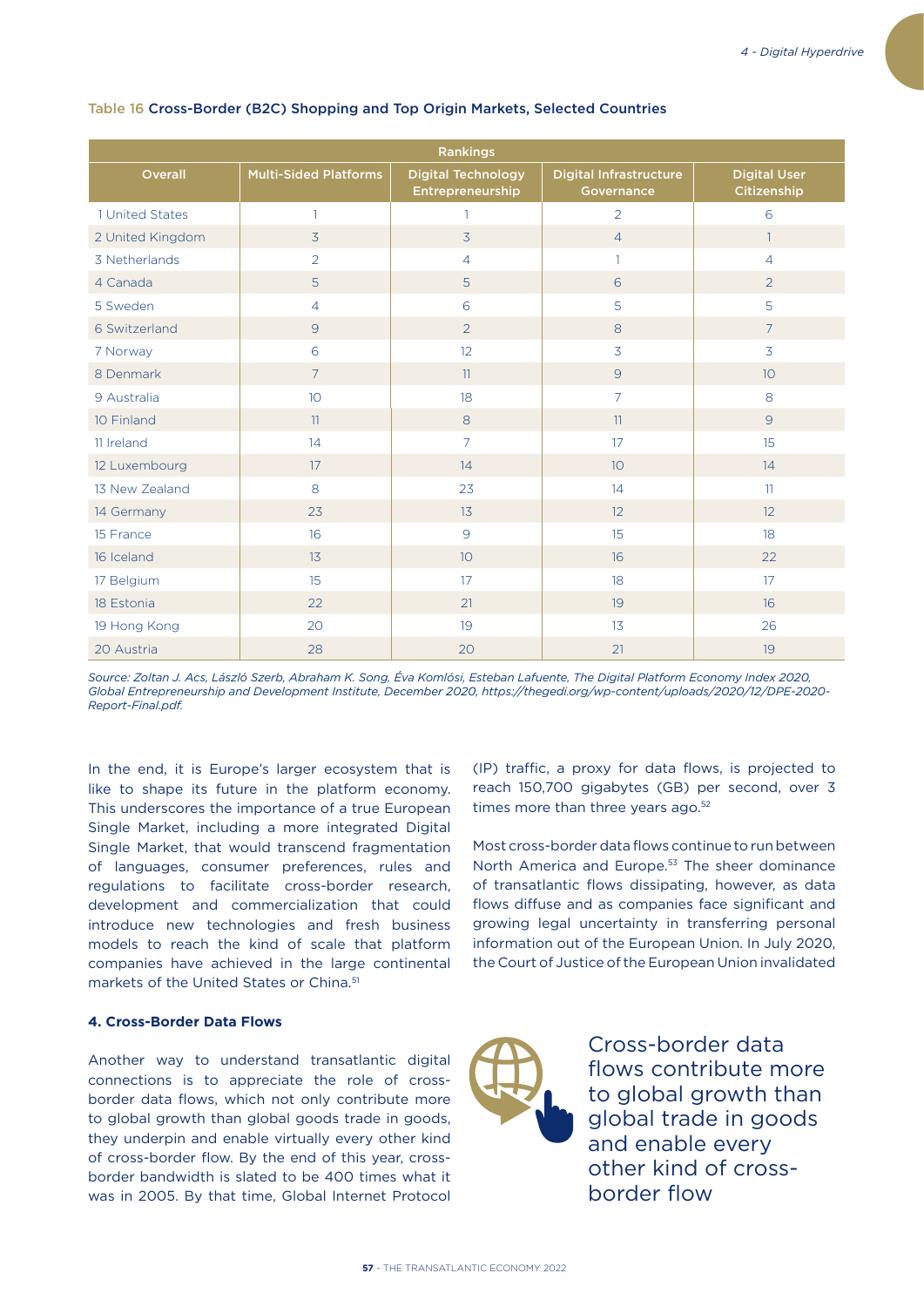the Privacy Shield framework that enabled over 5,000 mostly small- and medium-sized enterprises to transfer personal data for commercial purposes. The Court and European privacy regulators have also raised questions about the use of other data transfer tools, including standard contractual clauses, which are used by the vast majority of companies sending personal information out of Europe. This reopened transatlantic disputes over privacy protections, disrupted transatlantic data flows, and further chilled the transatlantic economy. Negotiators are currently in the final stages of negotiating a successor agreement to the Privacy Shield, which would theoretically also bolster the legal clarity around the use of other transfer tools. However, since the Court's judgment is rooted in differences in law rather than in policy, even a Privacy Shield 2.0 is likely to face legal challenges from within the EU.<sup>54</sup>

According to Nikkei, the Chinese mainland and Hong Kong, the telecommunications gateway to the mainland, together account for 23% of the world's data.55 That is almost double that of the United States (Table 17). In part because of China's burgeoning mobile payments platforms and its Belt and Road infrastructure initiatives, Chinese data flows are growing substantially with other Asian countries, which accounted for more than half of data flows in and out of China in 2019. The U.S. share of data flows in and out of China fell from 45% in 2001 to 25% in 2019.

## Table 17 Countries with the Most Cross-Border Data, 2001-2019

| 2001                 | <b>Rank</b>   | 2019                  |
|----------------------|---------------|-----------------------|
| <b>United States</b> | 1             | China/Hong Kong       |
| United Kingdom       | $\mathcal{P}$ | <b>United States</b>  |
| Germany              | 3             | <b>United Kingdom</b> |
| France               | 4             | India                 |
| Japan                | 5             | Singapore             |
| China/Hong Kong      | 6             | <b>Brazil</b>         |
| <b>Brazil</b>        | 7             | Vietnam               |
| Russia               | 8             | Russia                |
| Singapore            | 9             | Germany               |
| India                | 10            | France                |

*Source: Nikkei Asia, November 25, 2020, https://vdata.nikkei. com/en/newsgraphics/splinternet/.* 

Data is a special resource different than goods and services. UNCTAD calls cross-border data flows "a new kind of international economic flow, which lead to a new form of global interdependence."56 Data flows are not necessarily a proxy for commercial links, since data traffic is not always related to commercial transactions.57 Knowing the volume of data flows does not necessarily provide insight on the economic value of their content. The Bureau of Economic Analysis puts it succinctly: "Streaming a video might be of relatively little monetary value but use several gigabytes of data, while a financial transaction could be worth millions of dollars but use little data."58

In addition, commercial transactions do not always accompany data, and data do not always accompany commercial transactions. For instance, multinational companies often send valuable, but non-monetized, data to their affiliates.59 User-generated content on blogs and on YouTube drives very high volumes of internet traffic both within countries and across borders, but consumers pay for very little of this content. Since it does not involve a monetary transaction, the significant value that this content generates does not show up in economic or trade statistics but instead reveals itself as "consumer surplus." McKinsey estimates that this "consumer surplus" from the United States and Europe alone is close to €250 billion (\$266.4 billion) each year.<sup>60</sup>

In other words, data flows are commercially significant, yet their extent, as well as their commercial value, are hard to measure and are in constant flux. The OECD has devised metrics to determine the most active countries when it comes to delivering products across borders through data flows, as opposed to considering all transactions facilitated through data flows. It has determined that the United States is a major hub for international trade in products delivered through data flows, and that France, Germany, India, Ireland, the Netherlands, Switzerland, and the United Kingdom also feature heavily in trade underpinned by data, all ahead of China (Table 18).<sup>61</sup>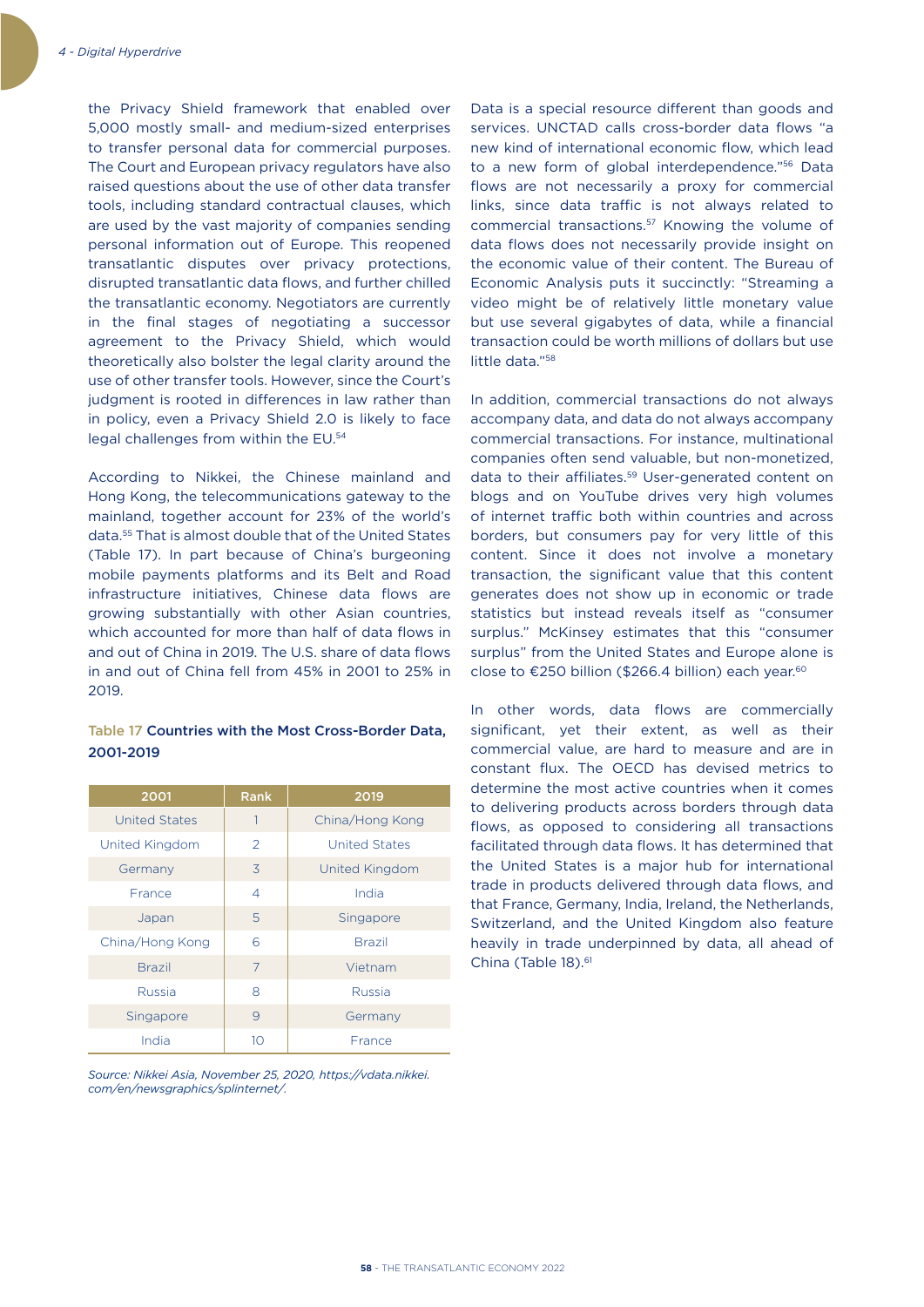

## Table 18 International Trade Underpinned by Data Flows, Top Countries (\$Billions)

■ Exports ■ Imports

*Note: Trade underpinned by data flows includes four categories: (1) "ISIC J production", or trade in products produced by firms classified in ISIC section J (Information and Communication); (2) "ISIC J products," or trade in the products mainly associated with firms classified in ISIC section J but including production by firms classified in other sectors; (3) "Digitally deliverable services," or "potentially ICT-enabled products" per UNCTAD (2015); and (4) "Digitisable products," or products within the WTO HS commodity classification per Banga (2019). UK is not included due to differing data calculations, but OECD indicates the UK also ranks among the top traders in this category. Source: OECD, Perpectives on the Value of Data and Data Flows, December 2020. Data as of October 2020.*

### **5. Digital Wiring: Land-Based Hubs and Sea-Based Spokes**

#### *The Digital Landscape: Hubs and Hyperscalers*

The United States and Europe host key land-based hubs and sea-based spokes of the global digital economy. On land, the United States accounts for about 40% and Europe for an additional 35% of socalled colocation data centers. When it comes to cross-border digital connectivity, European and U.S. cities are major hubs. Europe is the global leader, with tremendous connected international capacity. Frankfurt, London, Amsterdam and Paris – together known as FLAP – substantially outpace North American and Asian cities (Table 19). Frankfurt's connected capacity, for instance, is over three times greater than that of New York and almost five times greater than that of Singapore, the Asian leader.<sup>62</sup> Investments in European data centers are now expanding beyond FLAP to encompass sites like Dublin, Ireland – home to many digital companies – and Marseille, France, which has become a major hub

for traffic between Europe, Africa and the Middle East. Sweden, Finland, Italy, Switzerland, Portugal, Spain, Wales, and Poland are some of the fastestgrowing European locations of large-scale data center development.63

## Table 19 Highest Capacity International Internet Hub Cities

| City                   | 2020 Bandwidth<br>(Tbps) |
|------------------------|--------------------------|
| Frankfurt, Germany     | 110.6                    |
| London, UK             | 74.8                     |
| Amsterdam, Netherlands | 71.2                     |
| Paris, France          | 67.9                     |
| Singapore, Singapore   | 56.3                     |
| Hong Kong, China       | 33.8                     |
| Stockholm, Sweden      | 32.0                     |
| Miami, U.S.            | 30.9                     |
| Marseille, France      | 28.8                     |
| Los Angeles, U.S.      | 25.2                     |

*Domestic routes omitted.* 

*Source: Telegeography, The State of the Network 2021, https:// www2.telegeography.com/hubfs/assets/Ebooks/state-of-thenetwork-2021.pdf.*

The hard-wiring of the transatlantic digital landscape continues to evolve. One key development is the shift in providers of data centers and cloud-like services from European and U.S. telecoms and related datacenter management companies to "hyperscalers," mainly from the United States. Traditional data centers are centralized facilities that use computing and networking systems and equipment to store data and to enable users to access those resources. Now, the opportunity to use applications that work together via the web and the cloud has given birth to more cost-effective hyperscale data centers that can store more data and scale up or down in quick response to shifting demand for computing tasks. There are now more than 700 hyperscale data centers around the world, double the amount of five years ago. Hyperscale data centers accounted for more than half of all installed data-center servers and total data center traffic in 2021.34

The numbers are huge. For example, as of 2021, Google had invested more than \$14 billion in data centers and related infrastructure across Europe, supporting a further \$18 billion of economic activity and around 13,100 jobs per year on average.<sup>65</sup> Similar figures can be found with Facebook, Microsoft, and AWS. Large colocation players such as Equinix, Digital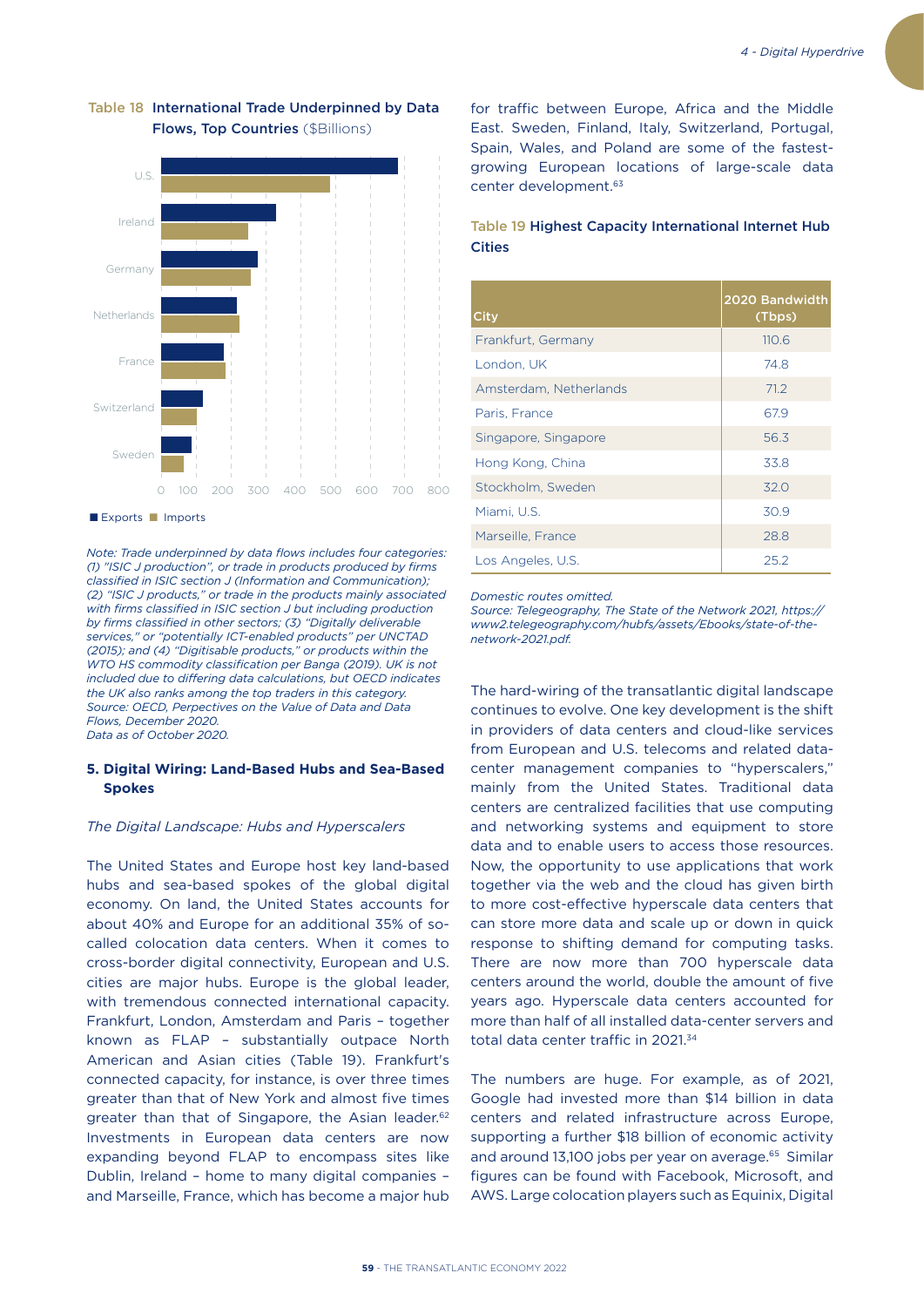Realty, CyrusOne and Vantage Data Centers are all investing heavily in the construction of hyperscale sites. The global hyperscale data center market is set to grow by \$107.60 billion between now and 2025. The Western Europe and Nordic hyperscale data center market is forecast to be generating revenues of around \$29 billion by 2023.66

While European providers have more than doubled their cloud revenues since 2017, their market share in Europe has declined from 27% to under 16%, whereas Amazon Web Services (AWS), Microsoft Azure and Google Cloud now account for 69%.<sup>67</sup> This has generated concerns within Europe about U.S. dominance, which could inhibit some possible avenues for deeper transatlantic cooperation. Two other trends have the potential to mitigate such concerns, depending on how they unfold: migration to the "edge;" and the evolution of "cloud-as-aservice" to "cloud-as-a-product."

Today, most cloud computing still happens in centralized rather than decentralized data centers. By 2025, this trend will reverse: 80% of all data is expected to be processed in smart devices closer to the user, known as edge computing. This could open opportunities for European providers able to offer multi-cloud options that ensure local control over data with the amplified possibilities that come from hyperscaled connections. Cloud/edge computing is likely to be critical to the EU's ability to realize its European Green Deal, particularly in areas such as farming, mobility, buildings and manufacturing.68

These opportunities are likely to be influenced by the evolution of the cloud from being a platform on which a business runs, to becoming the product itself. Rather than considering hyperscalers as direct competitors, some European telecoms operators and companies in a range of other businesses now see their biggest opportunities in the cloud building on top of the basic infrastructure already rolled out by U.S. companies. For instance, Siemens is building an ambitious "industrial cloud platform" on top of the basic cloud infrastructure provided by Amazon, to enable it to become a key player in digital industrial manufacturing services. Thales, a French defense company, is forming a joint company with Google to provide a sovereign hyperscale cloud service in France. Vodaphone has also formed a partnership with Google, and AWS will soon start selling private 5G networks direct to businesses.69

Cloud computing means that network functions do not need to be housed in centralized data centers, but can be decentralized and dispersed to the "edge," giving customers faster response times, cheaper service tied to actual usage rather than fixed costs, and more local control over their data. Edge computing holds the promise of supporting a wider range of suppliers beyond the current oligopoly of providers.

### *The Digital Seascape: Wiring the Pan-Atlantic*

Land-based digital hubs are connected to seabased digital spokes – the undersea fiber optic cables that transmit 95% of all intercontinental telecommunication traffic.70 These cables serve as an additional proxy for the ties that bind continents. Globally, the market for submarine fiber optic cables is estimated to reach \$30.8 billion by 2026, growing at an annual rate of 14.3%.<sup>71</sup>

The transatlantic data seaway is the busiest in the world. Submarine cables in the Atlantic already carry 55% more data than transpacific routes. Telegeography estimates a compound annual growth rate of 38% in transatlantic capacity until 2025.72

Sines, Portugal, an old fishing town of around 14,000 people, is where the digital sea- and landscapes meet. Sines is quickly becoming a central node in Europe's digital future. Already Portugal's top port for ocean faring container ships, Sines is now Portugal's top under-the-ocean connector binding Europe to North America, South America, and Africa. It also hosts one of the world's most modern hyperscale data centers.

Sines is emblematic of how digital infrastructure expansions on land and at sea are now wiring the pan-Atlantic, turning the Iberian Peninsula into a strategic point of interconnection and convergence for data traffic between Europe, the Americas, Africa, the Middle East and Asia. The stage was set by the 6,600-kilometer (km) Marea cable, a project of Facebook, Microsoft and Telefonica connecting Virginia Beach, Virginia with Bilbao, Spain, which came online in 2018. Now countries and companies are literally branching out connect the full Atlantic Basin. A cable dubbed Firmina will run from the East Coast of the United States to Las Toninas, Argentina, with landings in Praia Grande, Brazil, and Punta del Este, Uruguay. The 9,656 km Ella Link from Sines to Fortaleza, Brazil, came online in the first half of 2021. Two Google-funded state-of-theart subsea cables are due to come online in 2022: Grace Hopper, connecting Spain and the UK to the United States; and Equiano, linking Portugal to South Africa. An 8,700 km cable named Medusa will link Lisbon with Port Said in Egypt, with connections in France, Spain, Italy, Morocco, Tunisia, Greece and Cyprus. And a consortium of Meta, Nokia, Alcatel and other telecom operators is constructing 2Africa, the world's longest subsea cable system, extending over 45,000 km to connect 33 countries and 36%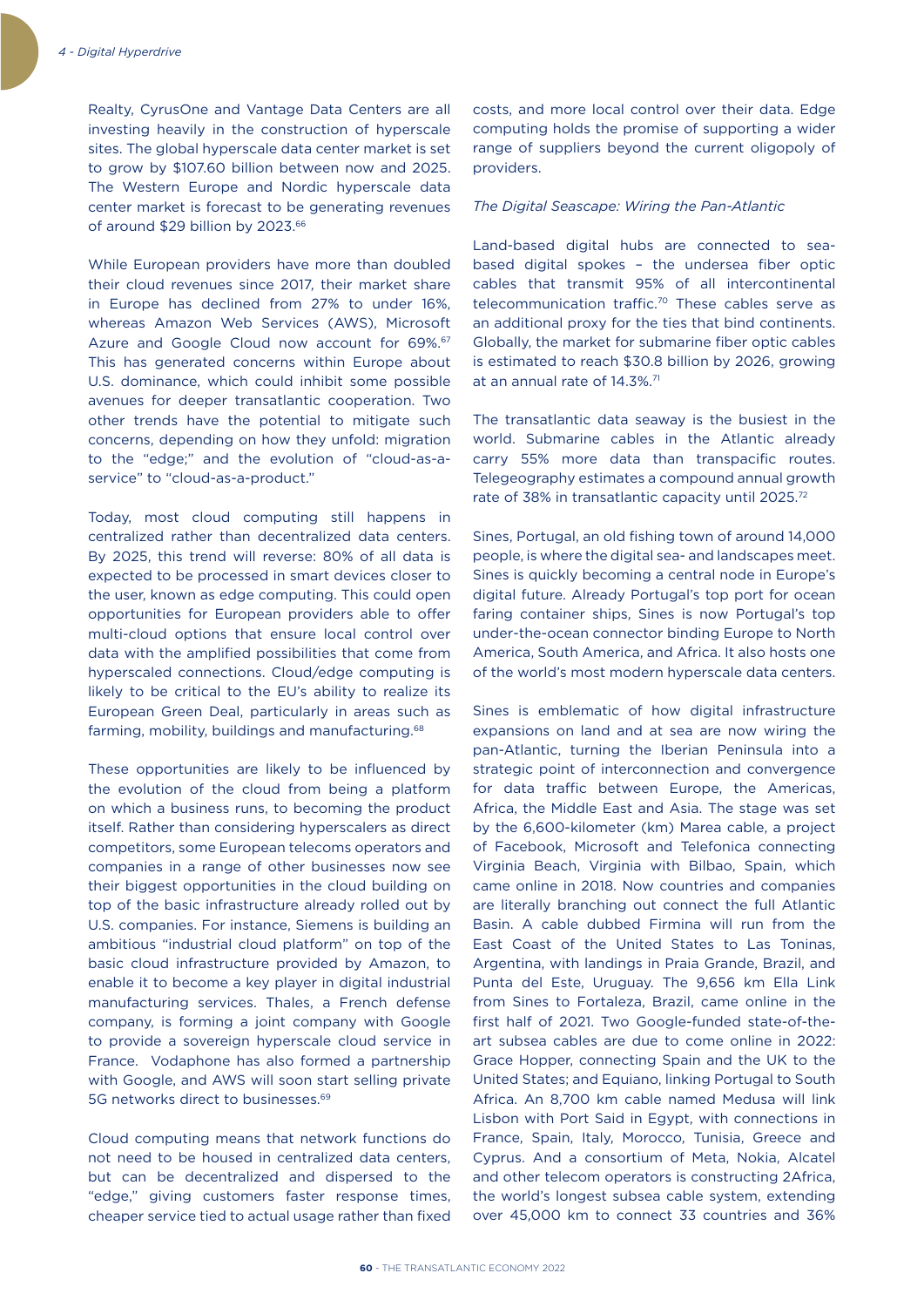of used international bandwidth. Content providers keen on getting closer to customers and achieving economies of scale are quickly pushing the digital frontier. Rather than rely on leasing arrangements with backbone providers, they see advantages in owning these cable networks themselves as they anticipate galloping demand for international bandwidth, which is slated to double every two years.74 Their densest connections are between

North America and Europe (Table 20).

of the world's population across Europe, Africa, the Middle East and Asia.<sup>73</sup>

### *The Hyper-Providers*

The new surge in transatlantic capacity is being driven by private networks, mainly providers of content and cloud services, which have displaced national telecommunication carriers as the major investors in subsea cables and the largest source

### Table 20 Inter-regional Capacity and the Cloud



Used inter-regional bandwidth showing content providers share



*Source: Telegeography.*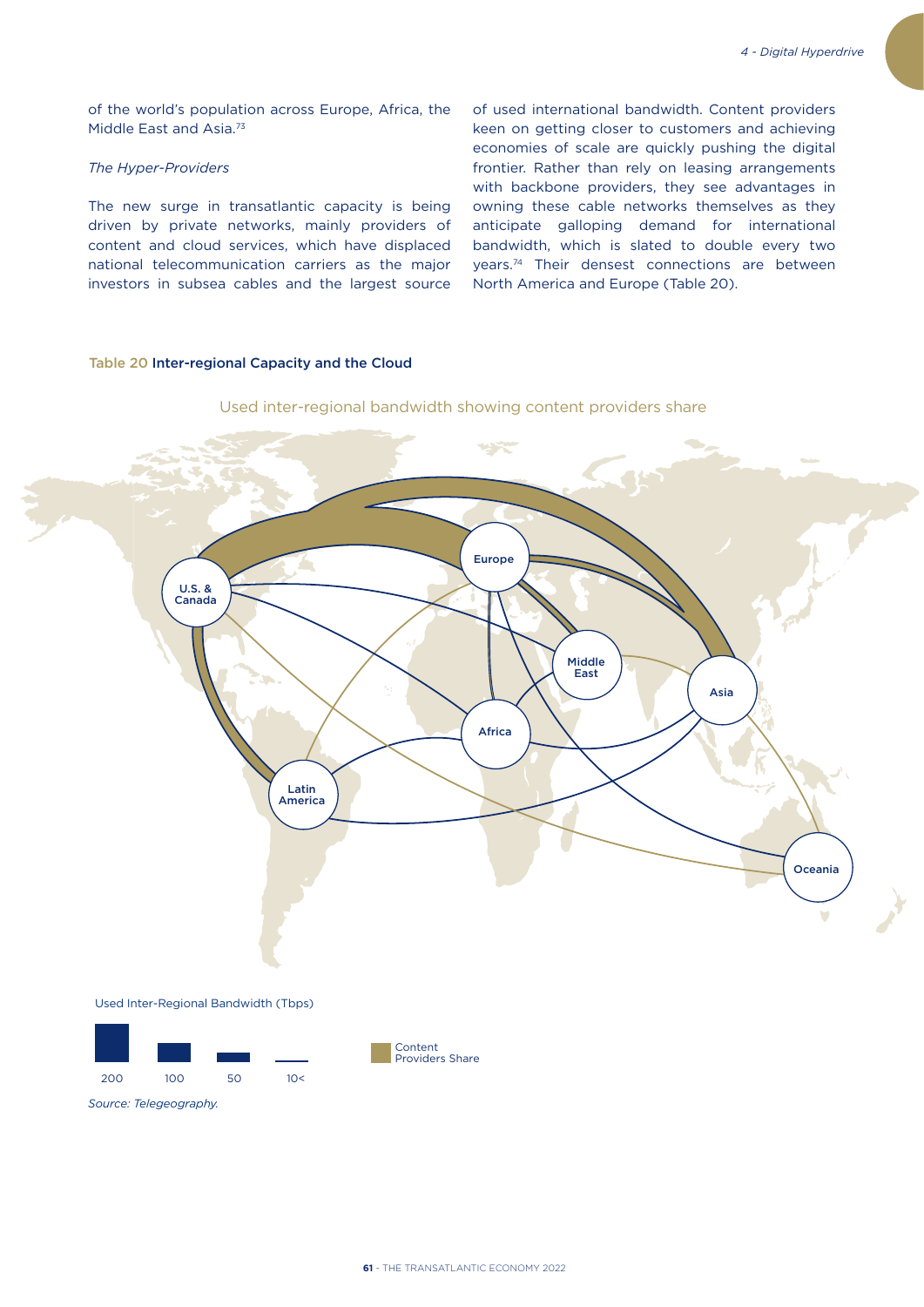

### Table 21 Content Provider Investments Share as % of CAPEX on New Submarine Cables

*Source: Telegeography.* 

In 2006 backbone providers accounted for over 80% of international bandwidth. By 2020, content providers were accounting for 66% of used international bandwidth globally.75 Between now and 2023, content providers are slated to account for a whopping 85% of capital investments in new transatlantic subsea cables (Table 21). Between 2020-2027, Telegeography projects 40% CAGR growth of overall global and transatlantic bandwidth, about 50% in transpacific bandwidth, and over 80% for bandwidth connecting Europe and Sub-Saharan Africa.76

#### *Bypassing the Internet*

The rise of private content providers as drivers of submarine cable traffic is related to yet another significant yet little understood phenomenon shaping the transatlantic digital economy: more and more companies are working to bypass the public internet as a place to do business in favor of private channels that can facilitate the direct electronic exchange of data among companies. Businesses are moving

their computing from centralized data centers to more distributed locations. Analysts estimate that more than 50% of enterprise-generated data will be created and processed outside centralized data centers or cloud by 2023.77

This move is exponentially increasing demand for "interconnection" – direct, private digital data exchanges that bypasses the public internet – and is another fundamental driver behind the proliferation of transatlantic cable systems. Private interconnection bandwidth is not only distinct from public internet traffic, it is already 9 times larger and is slated to grow much more quickly.<sup>78</sup>

The public internet will remain a pervasive force in most people's lives and a key to digitally-delivered services, e-commerce and the platform economy.<sup>79</sup> Yet private interconnection is rising alongside the public internet as a powerful vehicle for business. And as we have shown here, its deepest links are across the Atlantic.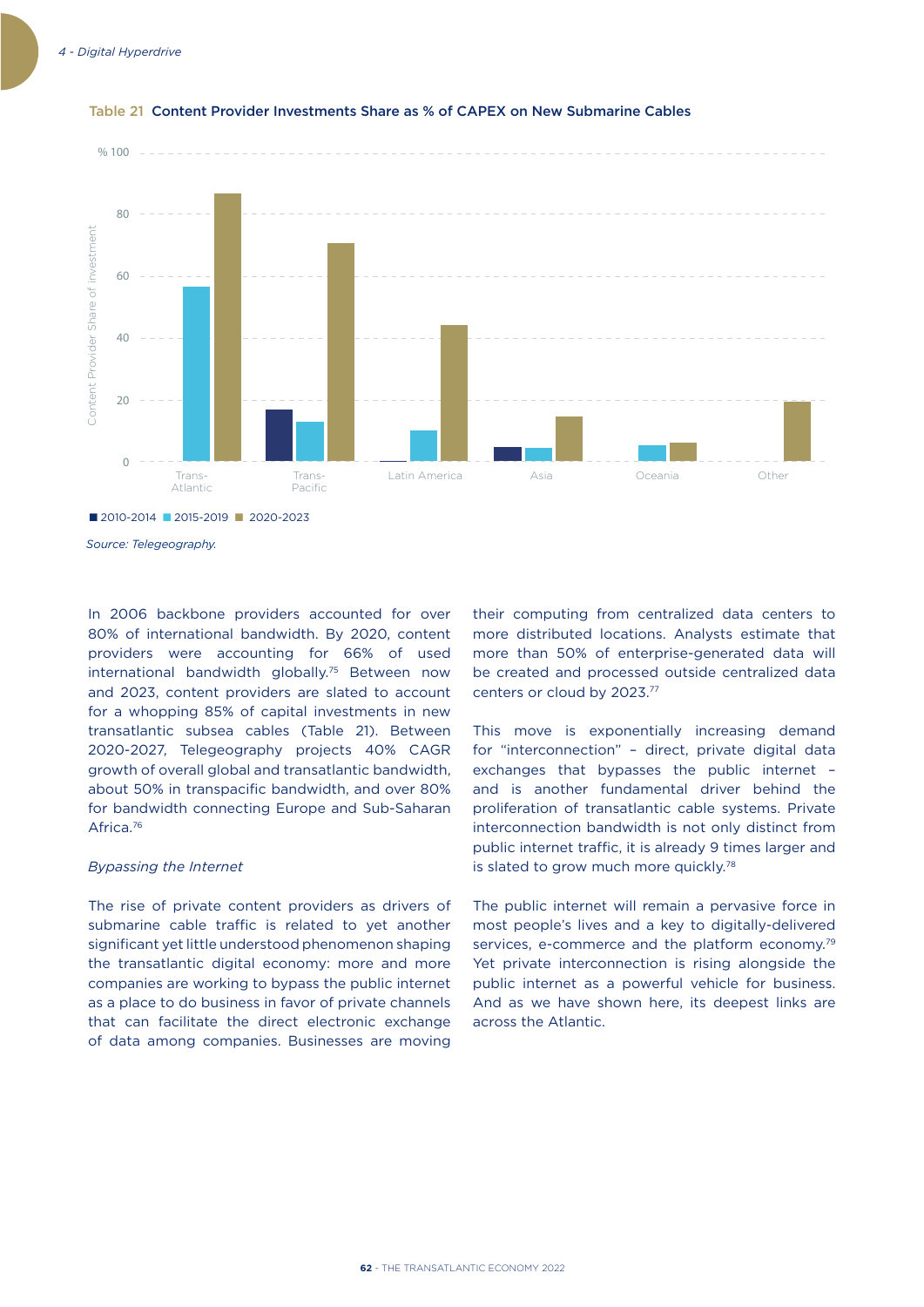#### Endnotes

- 1. Deepak Vijayaragavan, "Digital Acceleration Post Covid Key trends and drivers," Cigniti, November 5, 2021, https://www.cigniti.com/blog/digital-acceleration-<br>trends-drivers/; Rana Foroohar, "Big Techs viral boom could
	-
- 3 UNCTAD, *Digital Economy Report 2021*, https://unctad.org/system/files/official-document/der2021\_en.pdf; Telegeography, "State of the Network 2021," January 2021, https://www2.telegeography.com/hubfs/assets/Ebooks/state-of-the-network-2021.pdf; Arne von See, "Amount of data created, consumed, and stored<br>2010-2025," Statista, June 7, 2021, https://www.statista.com/statistics/87 captured, copied, and consumed worldwide from 2010 to 2024," Statista, December 3, 2020, https://www.statista.com/statistics/871513/worldwide-datacreated/; Vijayaragavan, op. cit.; 4 Simon Kemp, "Digital 2021 October Global Statshot Report," Data Portal, October 21, 2021, https://datareportal.com/global-digital-overview#:~:text=Mobile%20
	- stats%20from%20around%20the,in%20the%20past%2012%20months; App Annie, "State of Mobile 2021," https://www.appannie.com/en/go/state-ofmobile-2021/.
- 5 Kimberly Mlitz, "Digital transformation spending worldwide 2017-2025," Statista, November 26, 2021, https://www.statista.com/statistics/870924/worldwide-<br>digital-transformation-market-size/#:-:text=Between%202020%20and%2
- Accelerated by the Coronavirus," *Der Spiegel,* April 23, 2020,<br>https://www.spiegel.de/international/world/dawn-of-a-new-era-a-paradigm-shift-accelerated-by-coronavirus-a-5b12ce13-625c-42fe-bd22-07b77c0c4321;<br>Mike Robuck R
- telecom/report-digital-transformation-spending-will-catapult-to-6-8-trillion-by-2023,<br>6 Statista, \*3D printing industry worldwide market size 2020-2026,\* October 8, 2021, https://www.statista.com/statistics/315386/global
- manufacturing.<br>7 Research and Markets Itd, "Quantum Technology Market by Computing, Communications, Imaging, Security, Sensing, Modeling and Simulation 2021 2026," June<br>24, 2021, https://www.researchandmarkets.com/report
- 8 Digital Economy Report 2021, op. cit.<br>9 See Lahcene Guerrouj, "The Internet of Everything: What's the Difference?" SalesForce, January 14, 2022, https://www.salesforce.com/<br>9 See Lahcene Guerrouj, "The Internet of Things
- IoT\_IERC\_2016\_Cluster\_eBook\_978-87- 93379-82-4\_P\_Web.pdf. 10 See Benjamin Pimentel, "The crypto crash has wiped out more than \$1 trillion," Protocol, January 21, 2022, https://www.protocol.com/bulletins/crypto-crash-
- january-2022; UBS, "Is another crypto winter here?" January 10, 2022, https://www.ubs.com/us/en/wealth-management/insights/market-news/article.1555405.<br>html?caasID=CAAS-ActivityStream; Mengej Sun, "DeFi Increasingly Popula
	-
- 13 U.S. Federal Reserve, "CBDC: Monetary/Digital Money and Payments: The U.S. Dollar in the Age of Digital Transformation," January 20, 2022, https://www.<br>federalreserve.gov/publications/files/money-and-payments-20220120
- https://www.economist.com/the-world-ahead/2021/11/08/a-three-way-fight-to-shape-the-future-of-digital-finance-has-begun; Dirk Niepelt et al., "Central Bank<br>Digital Currency: Considerations, Projects, Outlook," VoxEU/CEPR,
- world-ahead/2021/11/08/what-next-22-emerging-technologies-to-watch-in-2022.<br>16 Anwesha Roy, "Who is building the metaverse? A group of 160+ companies and you," XR Today, December 7, 2021, https://www.xrtoday.com/virtualwho-is-building-the-metaverse-a-group-of-160-companies-and-you/; Tatum Hunter, "Surveillance will follow us into 'the metaverse,' and our bodies could<br>be its new data source," *Washington Post,* January 13, 2022, https://w "Microsoft to acquire Activision Blizzard to bring the joy and community of gaming to everyone, across every device," January 18, 2022, https://news.microsoft.<br>com/2022/01/18/microsoft-to-acquire-activision-blizzard-to-bri
	-
- news-the-metaverse-a-whole-new-world-7aff66c4-808f-42af-8db7-alb00b84a388;<br>17 Jean-Philippe Vergne, "The Future of Trust will be Dystopian or Decentralized: Escaping the Metaverse. *Revista de Occidente*, November 12, 2021 Allen, "People are talking about Web3. Is it the Internet of the future or just a buzzword?" NPR, November 21, 2021; J. Geuter, "The Third Web," December 17, 2021;<br>M. Elgan, "You can safely ignore Web3," *Computer World*,

https://www.newscientist.com/article/2301706-what-is-web3-and-how-will-it-change-the-way-we-use-the-internet/; Mark Sullivan, "How 'Web3' could evolve<br>from a trendy buzzword to a better internet," *Fast Company,* November

- 19 *Digital Economy Report* 2021, op. cit.; For the origins of this quote, see "Queda inaugurada la nueva política," *El País,* January 11, 2016, and https://citas.in/<br>frases/1079317/history/.<br>20 Daniel S. Hamilton, *The T*
- file:///C:/Users/Owner/Downloads/study\_id52194\_digital-economy-compass.pdf; International Technology and Innovation Foundation (ITIF), "The Task Ahead<br>of US;" http://www.2.itif.org/2019-task-ahead.pdf.<br>21 Ugur Sahin and Oz
	-

https://www.economist.com/the-world-ahead/2021/11/08/ugur-sahin-and-ozlem-tureci-on-the-future-of-mrna-therapies; Gronvall, op. cit; Paul A. Rota et al.,<br>\*Characterization of a novel coronavirus associated with severe acut

- Innovations%20transforming%20economies%20societies%20and%20our%20lives/MGI-Bio-Revolution-Report-May-2020.ashx; Alison Snyder, Eileen Drage<br>O'Reilly, \*The race to make vaccines faster," Axios, April 23, 2020; Nikou Asgari, *Financial Times*, October 13, 2021; *The Economist*, "All in the blood," March 23, 2021, https://www.economist.com/technology-quarterly/2021/03/23/putting-the-<br>viruses-of-the-world-into-a-panopticon-is-no-longer-impossibl a16z.com/technology-saves-the-world/.
- 22 Ilona Kickbusch and Anurag Agrawal, "Ungoverned digital advances undermine global healthcare gains," *Financial Times*, October 24, 2021; Gronvall, op. cit.; McKinsey, op. cit. 23 For more, see Vijayaragavan, op. cit.; Lindsay Gorman, "A Silicon Curtain is Descending: Technological Perils of the Next 30 Years," German Marshall Fund of
	- the United States, September 12, 2019, https://www.gmfus.org/publications/silicon-curtain-descending-technological-perils-next-30-years; McKinsey, op. cit.:<br>"Special Report on the future of Al and digital healthcare," 2021
- 24 Andrej Karpathy, "Software 2.0," Medium, November 11, 2017, https://karpathy.medium.com/software-2-0-a64152b37c35: Mike Loukides and Ben Lorica, "The road<br>to Software 2.0," O'Reilly, December 10, 2019, https://www.oreil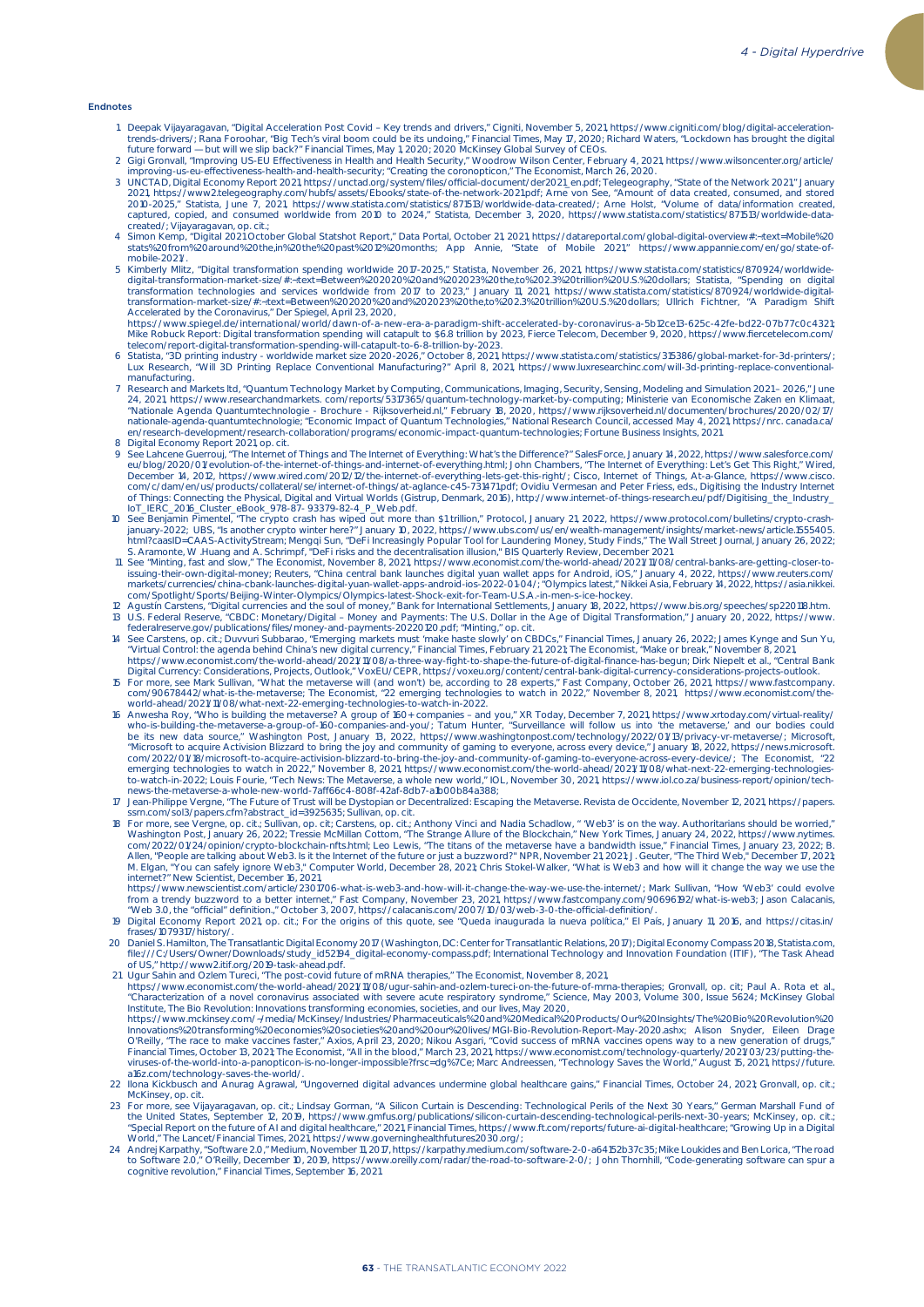- 25 WTO, *World Trade Report 2019*; OECD, *Global Value Chains and Trade*, 2021, https://www.oecd.org/trade/topics/global-value-chainsand-trade/; U.S. Bureau of Economic Analysis, International Transactions, International Services, and International Investment Position Tables (Table 4.1., "U.S. International Transactions<br>in Primary Income," March 23, 2021, and Table 5.1., "U.S. In cfm?reqid=62&step=6&isuri=1&tablelist=56&product=1 and https://apps.bea.gov/iTable/iTable.cfm?reqid=62&step=6&isuri=1&tablelist=62&product=1; Sherry M.<br>Stephenson, \*The Linkage Between Services and Manufacturing in the U.S
- wita.org/blogs/the-linkagebetween-services-and-manufacturing-in-the-u-s-economy.<br>26 Ibid; OECD, "The impact of digitalisation on trade," https://www.oecd.org/trade/topics/digital-trade/; C. Cadestin and S. Miroudot, "Ser goods," OECD Trade Policy Papers, No. 236, Paris, 2020, https://dx.doi.org/10.1787/275e520a-en; Erik van der Marel, "Globalization Isn't in Decline: It's Changing,"<br>ECIPE Policy Brief 6/2020, https://ecipe.org/wp-content/u
	- www.oecd-lilbrary.org/docserver/a2216bc1-en.pdf; UNCTAD, *Digital Economy Report* 2019, https://unctad.org/en/PublicationsLibrary/der2019\_en.pdf; Erik<br>Brynjolfsson and Avinash Collis, "How Should We Measure the Digital Eco https://www.brookings.edu/wp-content/uploads/2020/01/WP57-Collis\_Brynjolfsson\_updated.pdf; *OECD-WTO-IMF Handbook on Measuring Digital Trade* and<br>OECD/IMF, \*How to Move Forward on Measuring Digital Trade,\* December 2019, a *Digital Economy Report 2019*, op. cit.; Fefer, Morrison, Akhtar, op. cit; Christian Ketels, Arindam Battacharya and Liyana Satar, "Digital Trade Goes Global," BCG<br>Henderson Institute, August 12, 2019, https://www.bcg.com/
- 28 The U.S. Bureau of Economic Analysis (BEA) defines those services as including three categories of international trade in services: telecommunications services,<br>computer services, and charges for the use of intellectual
- BEA Estimates of International Trade in Digitally Enabled Services," May 24, 2016, Bureau of Economic Analysis,<br>http://www.esa.doc.gov/economic-briefings/new-bea-estimates-international-trade-digitally-enabled-services. Th
- .org/article/changing-nature-digital-trade-current-and-future-barriers-and-ideas-overcome-them.<br>30 https://www.ntia.doc.gov/files/ntia/publications/measuring\_cross\_border\_data\_flows.pdf; United States International Trade C
- and Global Economies, Part 2″, Pub.4485, Investigation No.332-540, August 2014, p.47.<br>19- Jessica R. Nicholson and Ryan Noonan, \*Digital Economy and Cross-Border Trade: The Value of Digitally-Deliverable Services," Washing digitaleconomyandcross-bordertrade.pdf.
- 32 The OECD/IMF/WTO Handbook defines digitall trade as "trade that is digitally ordered and/or digitally delivered," yet data statistics have not yet been aligned to this definition. That leaves us with digitally enabled s
- briefings/digitally-deliverable-services-remain-important-component-us-trade.<br>33 UNCTAD, "Digital trade: Opportunities and actions for developing countries," Policy Brief #92, January 2022, https://unctad.org/system/files/ presspb2021d10\_en.pdf; UNCTAD, "Impacts of the Covid-19 Pandemic on Trade in the Digital Economy," UNCTAD Technical Notes on ICT for Development,<br>October 2021, https://unctad.org/system/files/official-document/tn\_unctad\_ic
	-
	- 35 Note that these figures are sourced from Eurostat and can vary from the corresponding U.S.-EU bilateral trade figures reported by the U.S. Bureau of Economic Analysis. Differences can occur in how services are measured, classified, and attributed to partner countries, resulting in asymmetries in the two data sources. For<br>more information on these asymmetries, please see Eurosta
- 2017 edition," https://ec.europa.eu/eurostat/documents/7870049/8544118/KS-GQ-17-016-EN-N.pdf/eaf15b03-5dcf-48dd-976f-7b4169f08a9e.<br>36 While affiliate sales are a more important means of delivery for digital services and di and digitally-enabled services are following this same broad pattern of transatlantic commercial flows reinforces our point that intra-firm trade is critical to the transatlantic economy.
	- 37 See UNCTAD, ''In Search of Cross-Border E-Commerce Trade Data,'' Technical Note NO 6 Unedited, April 2016, available at http://unctad.org/en/PublicationsLibrary/
- tn\_unctad\_ict4d06\_en.pdf.<br>38 UNCTAD, \* Estimates of Global E-Commerce 2019 and Preliminary Assessment of Covid-19 Impact and Online Retail 2020,\* March 2021, https://unctad.org/system/<br>files/official-document/tn\_unctad\_i
	- 39 Research and Markets, "Global Business-to-Business E-commerce Market Size, Share & Trends Analysis Report by Deployment Model (Intermediary-oriented, Supplier-oriented), by Application, by Region, and Segment Forecasts, 2021-2028," June 2021, https://www.researchandmarkets.com/reports/5028717/global-business-to-business-e-commerce-market.
- /Cisco Annual Internet Report (2018-2023) White Paper," Cisco.com, March 9, 2020, https://www.cisco.com/c/en/us/solutions/collateral/executive-perspectives ("annual-internet" cisco.com, March 9, 2020, https://www.cisco.c
- 10 Cross-BorderE-Commerce,"Statista.com,file:///C:/Users/Owner/Downloads/study\_id61740\_cross-border-e-commerce.pdf. https://www.continuumcommerce. هو com; The Paypers, Cross-Border Payments and Commerce Reface 12019-<br>Com;
- 42 Statista Digital Market Outlook 2020, eCommerceDB.com.<br>43 Sara Lone. "The European Cross-Border Ecommerce Mark 43 Sara Lone, "The European Cross-Border Ecommerce Market – Key Trends and Developments," in The Paypers, op. cit.; Cross-Border Commerce Europe, "Top 16<br>. Cross-Border EU Countries 2021," https://www.cbcommerce.eu/product
- 44 International Post Corporation. February 2021. Cross-Border E-commerce Shopper Survey 2020; RetailX, "Global 2021 Ecommerce Report, https://content. internetretailing.net/AcuCustom/Sitename/DAM/052/Global\_Report\_2021.pdf.
- 45 Cross-Border Commerce Europe, "Top 100 Cross-Border Marketplaces Europe. An Annual Analysis of the Best Global Cross-Border Platforms Operating in Europe,<br>-EU 28 Including UK," September 24, 2020, https://www.cbcommerce analysis-of-the-best-global-cross-border-platforms-operating-in-europe-eu-28-including-uk/.<br>46 The OECD definition of an online platform is "digital services that facilitate interactions between two or more distinct but in
	- firms or individuals) who interact through the service via the internet." OECD, "Online Platforms: A Practical Approach to Their Economic and Social Impacts," Paris, 2018.
- 47 Anuj Saush, Mark Fenwick, and Erik P. M. Vermeulen, "The Platform Economy," European Corporate Governance Institute/The Conference Board, 2021, https://www.<br>.conference-board.org/pdfdownload.cfm?masterProductID=27309; J
- 48 Digital Economy 2021, op. cit. 49 Zoltan J. Acs, Abraham K. Song, László Szerb, David B. Audretsch, and Éva Komlósi, "The evolution of the global digital platform economy: 1971–2021," *Small Business*  Economics, November 13, 2021, https://link.springer.com/article/10.1007/s11187-021-00561-x; Zoltan J. Acs, László Szerb, Abraham K. Song, Éva Komlósi, Esteban<br>Lafuente, The Digital Platform Economy Index 2020, Global Entre
- uploads/2020/12/DPE-2020-Report-Final.pdf.<br>50 Song, A. K. (2019). The Digital Entrepreneurial Ecosystem—A critique and reconfiguration. *Small Business Economics*, 53(3), 569–590. https://doi.org/10.1007/<br>s11187-019-00232-017-9867-5.
	-
- 51 Ibid: W. Naudé, "Is European Entrepreneurship in Crisis?" IZA Working Paper, DP 9817 (2016).<br>52 https://blog.telegeography.com/466-tbps-the-global-internet-continues-to-expand; *Digital Economy Report 2019*, op. cit.<br>
	- 092015.html.
- 54 For more on the implications of this decision, see Daniel S. Hamilton, "Europe's new privacy ruling will help fragment the global economy," *Washington Post*, July 22,<br>2020, https://www.washingtonpost.com/politics/2020/
- 55 485.66 million megabits per second, a unit that represents the amount of data that can be sent and received in one second. Comparisons are of the amount of data<br>going in and out of a country or region in one second. See
	-
- 25, 2020.<br>19. Digital Economy Report 2021, op. cit.<br>19. Digital Economy Report 2021, op. cit.<br>19. James Manyika, Susan Lund, Jacques Bughin, Jonathan Woetzel, Kalin Stamenov, and Dhruv Dhingra, "Globalization: The new era
- 59 Ibid; Manyika, et al., op. cit.; Michael Mandel, ''Data, Trade and Growth,'' Progressive Policy Institute, April 2014, http://www.progressivepolicy.org/wp-content/ uploads/2014/04/2014.04-Mandel\_Data-Trade-and-Growth.pdf.
	- 60 Manyika, et al., op. cit.; Raghu Das and Peter Harrop, RFID forecasts players and opportunities 2014–2024, IDTechEx, November 2013.
	- 61 Ker and Mazzini, op. cit., pp. 71, 78, 79.